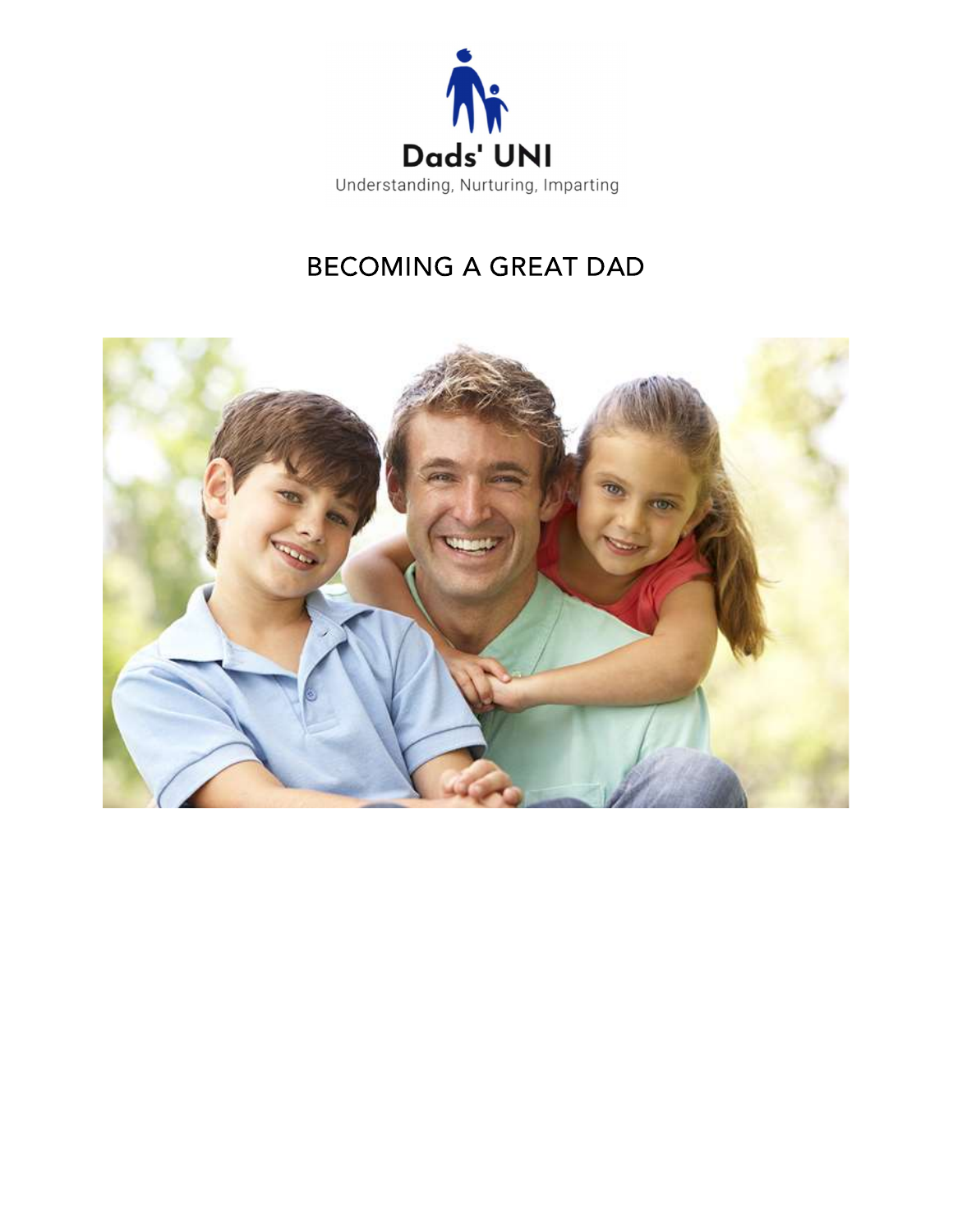# Contents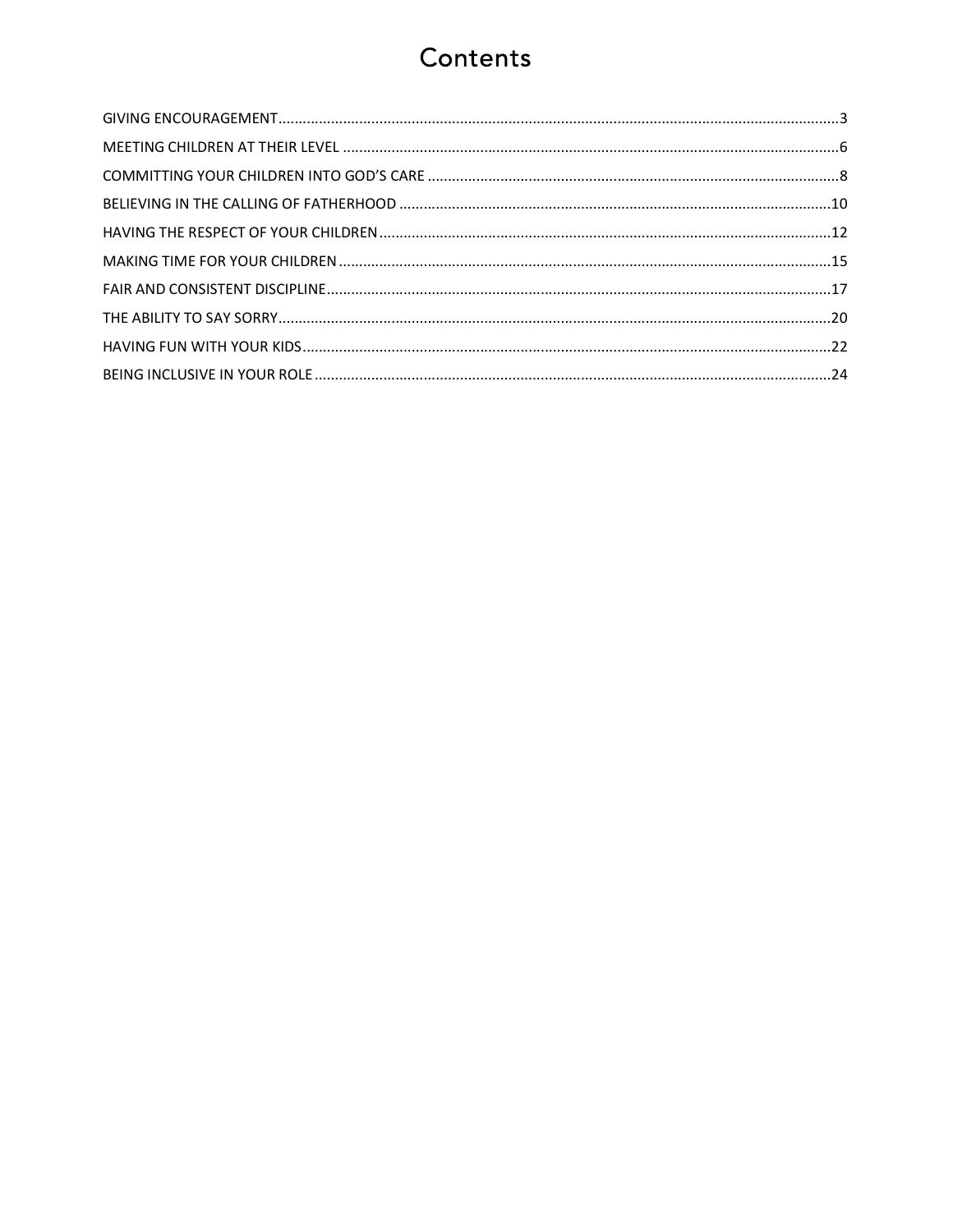# **GIVING ENCOURAGEMENT**

## Great Dads give their children lots of encouragement

#### Why we give encouragement

Whether we as dads are raising boys or raising girls, we are able to make a positive impact in their young lives by consistently giving them encouragement.

Joshua 1:9 Be strong and of good courage; do not be afraid, nor be dismayed, for the Lord your God is with you wherever you go."

#### The Definition of "Encouragement"

Encourage:

- 1. To inspire with hope, courage, or confidence.
- 2. To give support to
- 3. To stimulate

'Encouragement is the act of inspiring, supporting or stimulating others by giving them hope, courage and confidence.' When we encourage our children, we give them courage for life and play a large part in developing their self-esteem. Self-esteem grows stronger as our children feel loved and accepted and builds within them a strong sense of feeling capable to handle anything in life.

Colossians 3:21 Fathers, do not provoke your children, lest they become discouraged.

#### The Definition of "Discouragement"

Discourage:

- 1. To deprive of confidence, hope, or spirit
- 2. To dissuade or deter from doing something:
- 3. To try to prevent by expressing disapproval or raisingobjections

'Discouragement is the act of depriving, dissuading or deterring others by taking away their hope, courage or confidence through an expression of disapproval or raised objections'. When we discourage our children, we take courage from them and often damage their selfesteem. Taking from our children their sense of feeling capable in life can have far-reaching detrimental effects upon them.

#### How we give encouragement

Psalm 45:1 My tongue is the pen of a ready writer.

1.Our words as a father are incredibly powerful, they can either build or destroy the inner life of our child. It is vital to realise that as their father we are perhaps their greatest influence in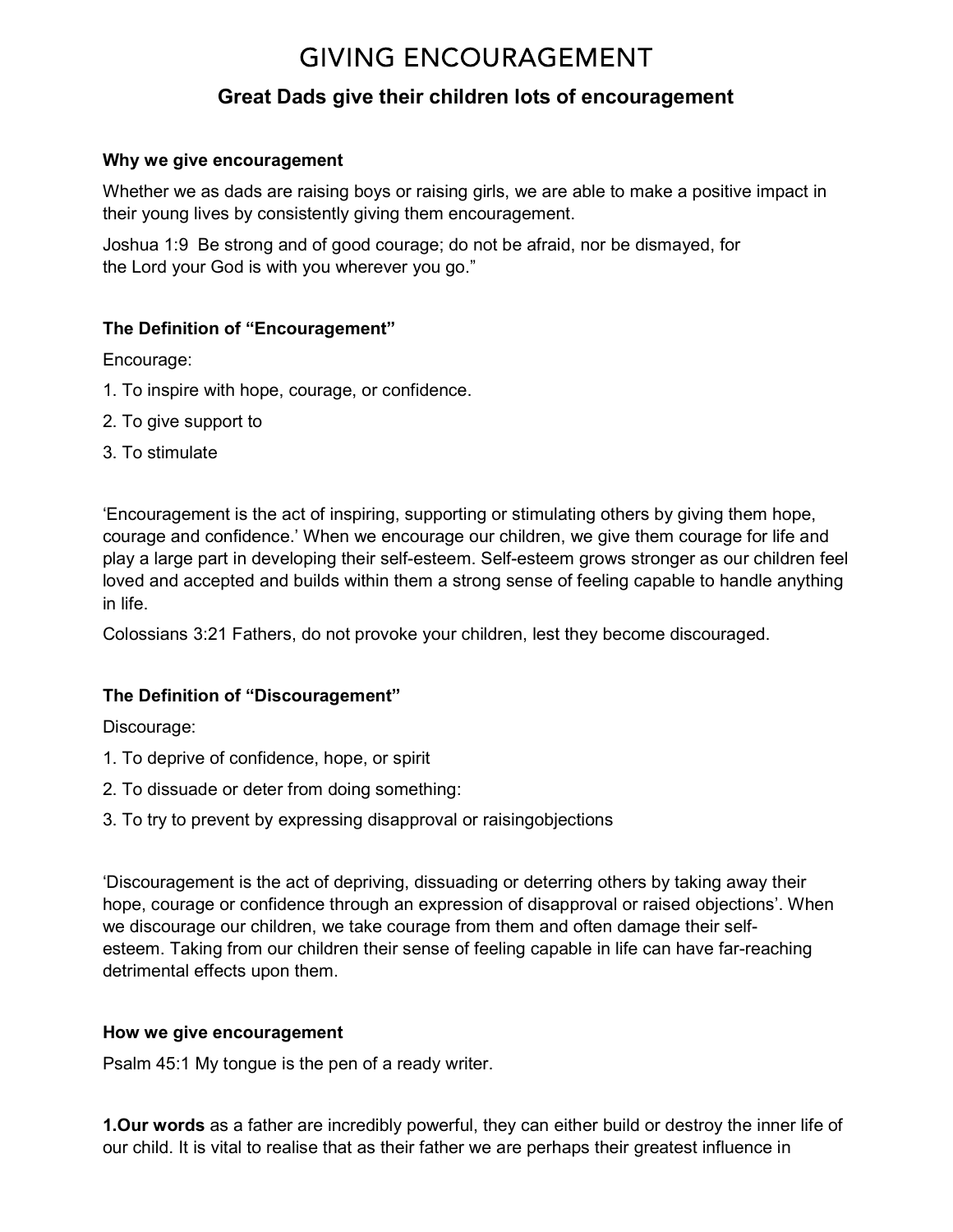life. Therefore, we need to speak good things over our children consistently if we want them to grow up as happy, confident and well-adjusted members of society.

Speaking Words: 'You Can Do It Champ!' or 'Just Do Your Best Sweetheart' assists them as they prepare for an upcoming event or challenge in life.

Speaking Words: 'Well Done!', 'Great Job!', 'Congratulations!' will show them they have your approval and acknowledgement after they have succeeded in an area of life.

Speaking Words: 'Never Mind I'm Sure You'll Do Better Next Time', 'Good Try Anyway' or 'Maybe We Can Think Up A Better Way To Do That Together' etc assists them when they may fail in a certain aspect of life or objective and shows them that they still have your support as their father.

**2. Our actions** as a father such as shaking hands, giving them the thumbs up gesture, patting them on the back or merely placing a gentle hand upon them imparts love and encouragement to a young heart.

3. A smile upon a father's face means much to a child, it says that their actions have made you happy and creates a sense of satisfaction in their heart.

4. Cheering from the sideline as they participate in a game or challenge is a wonderful way to show your support for your child.

5. Boasting a little about your child's achievements within their hearing lets them know how proud you are of them.

#### When we give encouragement

Ecclesiastes 3:1 To everything there is a season, A time for every purpose under heaven:

The timing of giving encouragement to our children is also important if we are to avoid diluting or diminishing its effectiveness to the point where it is no longer believed by our child. "Oh, you always say that Dad!" is a clear sign that we have been a little over zealous with our praise for our child, and in over-doing it may have created an inability within our child to receive praise and encouragement. Remember encouragement must be based in honesty if it is to be accepted. So when should we give them encouragement?

- Good behaviour gives us an excellent opportunity to give encouragement and to reinforce what are the benefits of correct conduct.
- Sporting achievements are often a great time to express words of praise especially if you know that they have trained hard to earn them.
- Academic achievements are very important to celebrate as our interest and encouragement will often inspire your child to continue to apply themselves to furthering their education.
- Personal breakthroughs in a child's life are an occasion to rejoice as a family whether it be a goal reached finally or a bad habit broken a father can show his approval through his joy.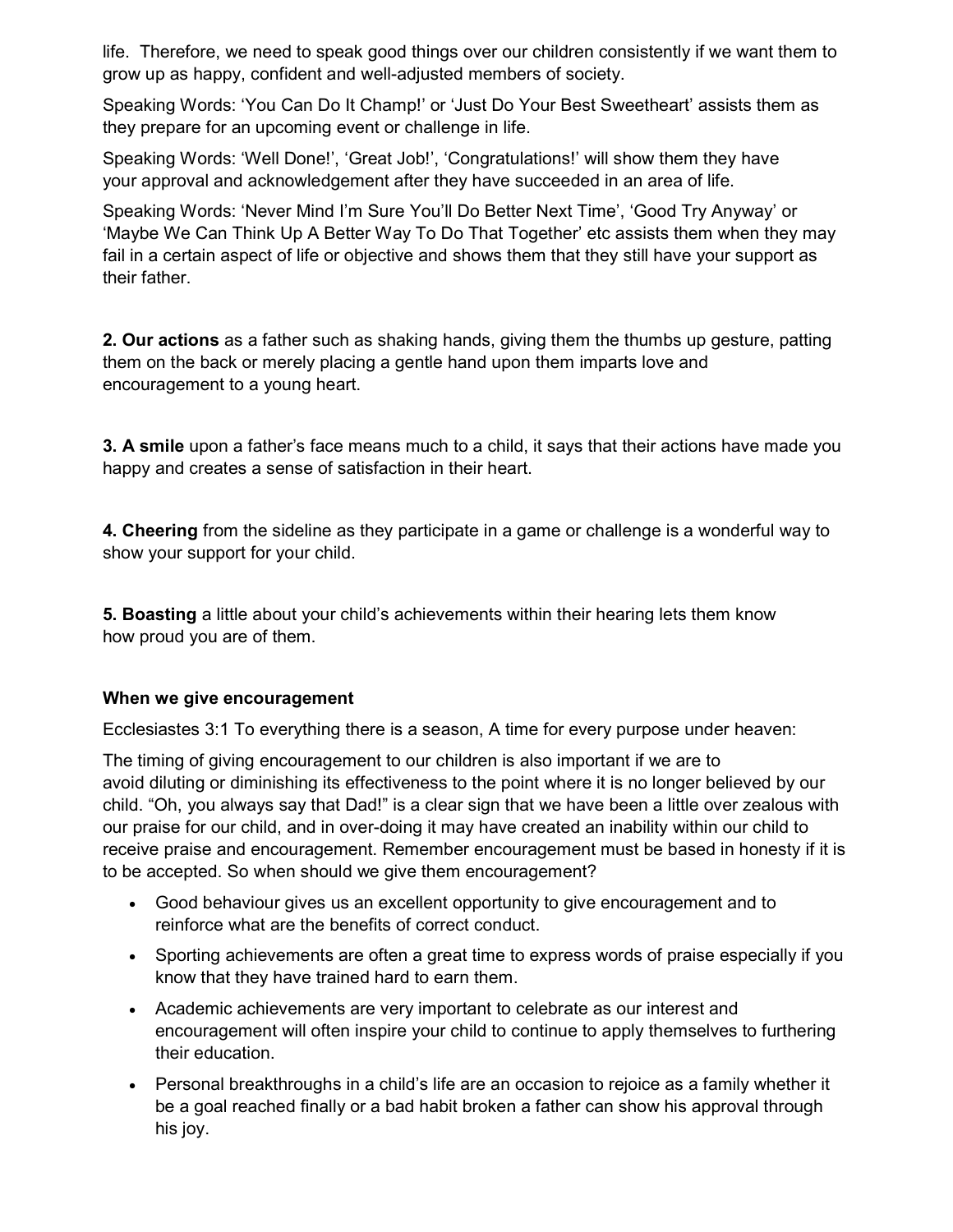Milestones like birthdays, graduations and advancements often give us as fathers an opening to honestly speak words of encouragement to our child.

Personally, I believe that even more significant than acquiring the understanding of exactly why, how and when we give encouragement is the importance that as a father that we DO give encouragement. Encouragement flows out of the heart of love we have for our child and our desire to see them get every opportunity in life to be successful. As fathers continue to speak encouraging words and show love through their actions of encouragement their children are strengthened and given the courage they will need to achieve great things.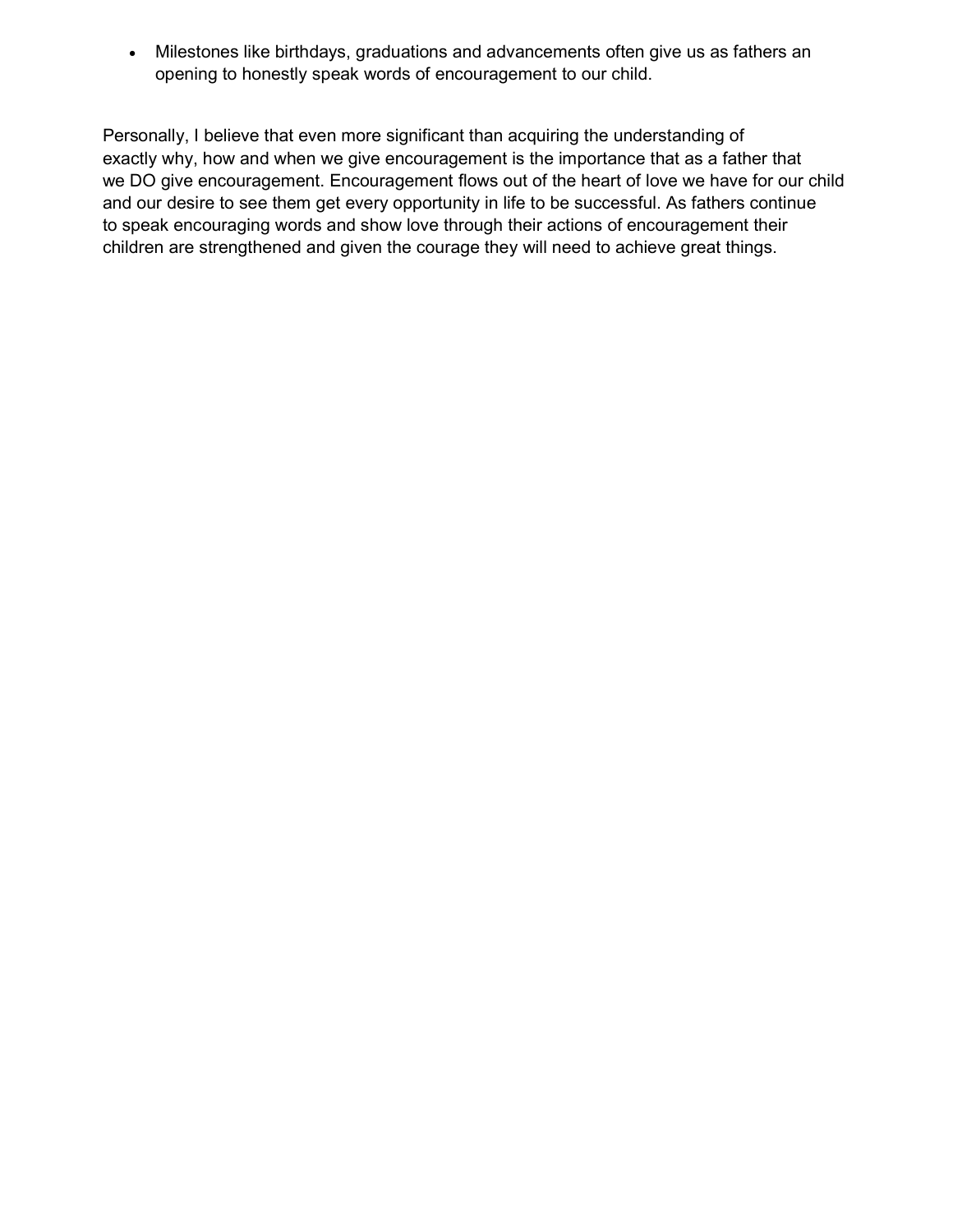## **MEETING CHILDREN AT THEIR LEVEL**

### Great Dads meet their children at the child's level

It is encouraging to know and understand that even as our children grow a little bigger year after year, even so we as fathers grow in our knowledge and understanding of fatherhood and in wisdom as the time passes. It is also important to understand that as 'the parent' we have to be the instigators of the many procedures that will help to strengthen our long-term relationship with our child. So how do we go about meeting our child at their level?

#### Playing with them

I have to admit that probably one of the most fun things I enjoyed while raising my children was playing with them. Getting down on the floor and showing my son how cars drive on imaginary roads, making the sounds, changing imaginary gears and beeping imaginary horns was one of the ways that we connected as father and son. With my son it was usually toy cars, knights on horses or the latest Star Wars figurine that kept him entertained, but boys are only restricted by their imagination in how they play.

Playing with my daughter was a little different as expected but still fun, I had to let her lead a lot of the time as I really had no idea how girls play. Many girls seem to focus more on the relational aspects of life at the core of their play, tea parties with imaginary friends, dressing up dolls to go shopping together, doing their hair and nails together with friends etc. Now I know that these examples are clichés, and in truth my own daughter was just as likely to ride into an imaginary battle with a sword drawn as my son. In the end I truly enjoyed playing with her as I learned how she liked to play and joined in with her.

The ways that each child likes to play are different because they are all individuals, and it is important that we as fathers learn what THEY like to do and join in with them.

#### Reading to them

Probably one of the most beneficial things we can do as a father is to read to our children. Bedtime stories are often a good idea as it can settle a child's mind and prepare them for a peaceful sleep. This can be especially true in situations where your children regularly request a bedtime story. Fathers should not miss this wonderful opportunity to bond with their child over the sharing of stories and adventures that can teach many life lessons.

Sitting in bed with my children surrounding me with a children's story book open was a common occurrence in our home. It's bright pictures and my own pretty awful vocal impersonations of the characters in the book bring back many happy memories to us all. Even now many years later when my children are young adults they still like congregating on 'the big bed' for a chat and a laugh.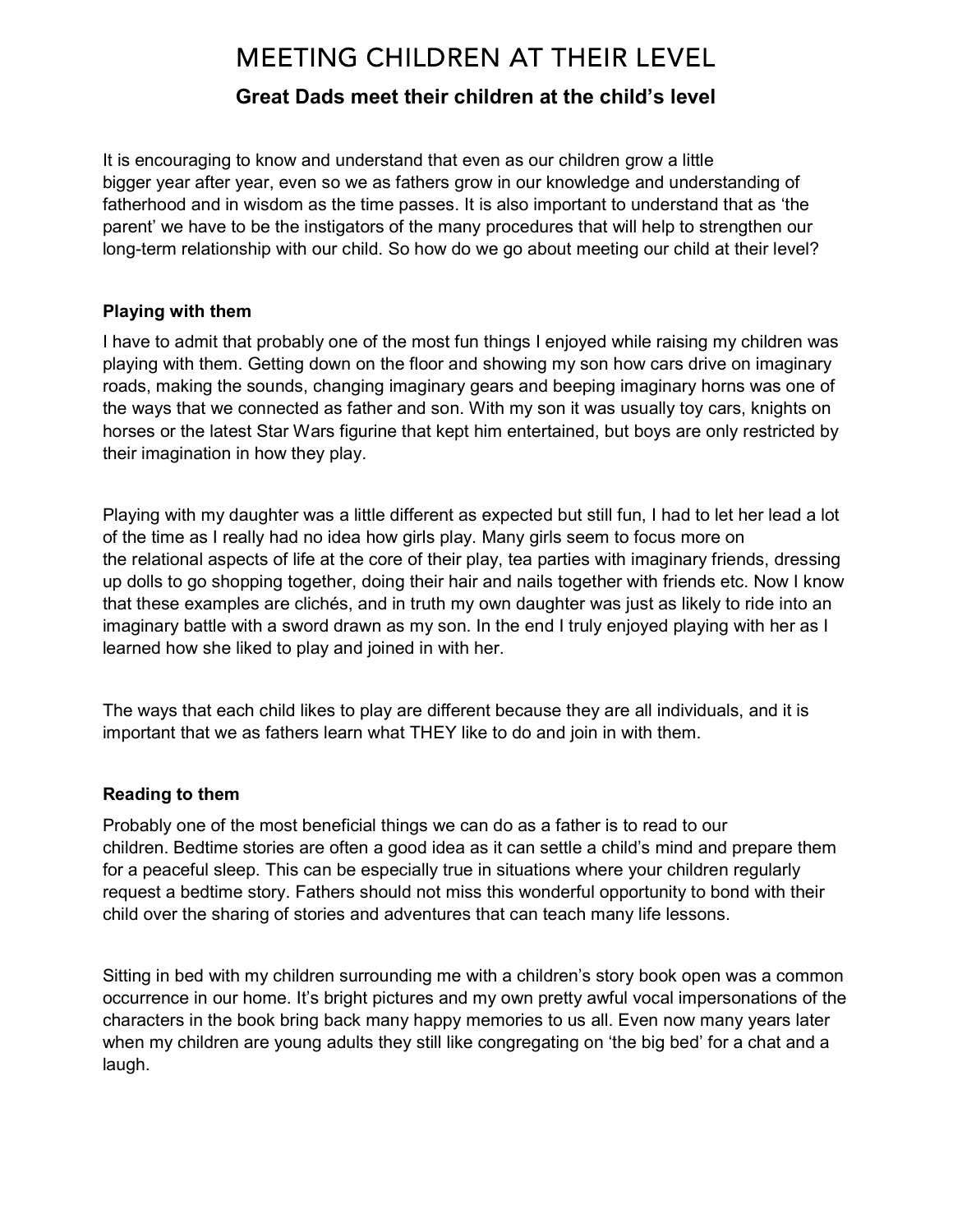#### Teaching them to use their imagination

One step further than merely reading them stories was actually making up stories for my children. I used to ask them what characters they wanted in the story and then proceed to make up the funniest story I could come up with. Often this involved a hero, a quest of some type, some funny things happening along the way and a successful conclusion with a happy ending.

Eventually we all took turns in making up stories with the characters that the other family members provided. I believe this has been beneficial in my children's mental and emotional development in life as it taught them to think outside of the box. Some of the elements of those stories are still brought up around the dinner table discussions years later.

#### Talking to them

I often think that some of the more beneficial times I have had with my children are when we have gone on long drives or walks together. I enjoyed telling them about what it was like for me growing up and the things I have seen and done when I travelled as a young man. As we communicate with them we have opportunities to impart knowledge, wisdom and our values to our child.

I began talking to my children while my wife was still pregnant and although they might not have understood what I was saying, yet they certainly came to recognise my voice as I spoke loving and encouraging words to them while they were still in the womb.

#### Showing them things

It doesn't take much to teach children new things, just head out into the garden or local park and enjoy nature together. Show them how all the leaves of the various trees are shaped differently. Find some insects for them to look at and point out some of the aspects that stand out to you eg. number of legs, wings, antenna's etc. Listen to the sounds of birds and see if you can spot them in a tree together. Look at the different flowers and show them how the colours and shapes differ in each one. Simply sit on a bench and watch the clouds floating across the sky and answer the inevitable questions that arise in young minds.

If you are working on the car or a project in your shed or garage show the children what you are doing and explain to them why you are doing it. Whether it's changing the spark plugs in your car, or building a bookcase to go in their room, invite them to be part of the project and participate in a way that is safe and age appropriate.

In all these areas there is a wonderful opportunity for fathers to connect with their child at the child's level. To meet them where they are and build bridges of love and understanding between you.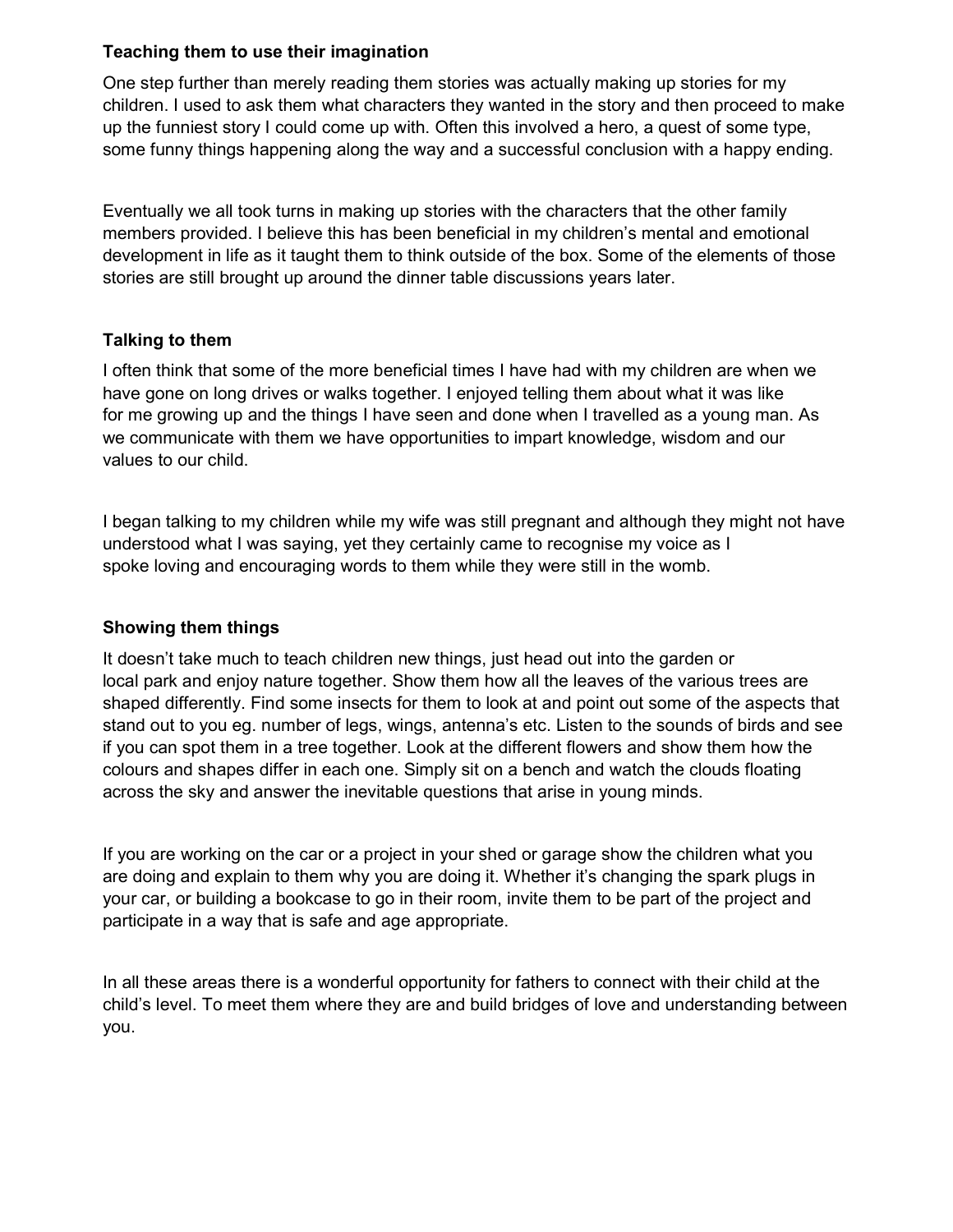## **COMMITTING YOUR CHILDREN INTO GOD'S CARE**

### Great Dads commit their children into God's care

#### The Dad and God

Matthew 6:9 In this manner, therefore, pray: Our Father in heaven, Hallowed be Your name…

In all areas of family life men are called to take up the leadership role, and to show by their own life example the way for their children to live. This is a great responsibility for us as men, but thankfully we don't have to carry the weight of this obligation alone. During the process of raising children there are times when many men may feel out of their depth and floundering. It is for this very reason that I have developed a daily relationship with God, our Heavenly Father, so I can ask for and receive His guidance and wisdom for being a dad.

Jesus revealed through what we commonly know as 'The Lord's Prayer' that God is in truth the Father of us all, and cares about every aspect of our lives. It is through the development of a firm abiding trust in God that we are able to access wisdom and knowledge that we can use daily in our role as a father.

It is important to know that God Himself loves our children even more than we do, and His desire is to see their life blessed both now and eternally. With God's help we as fathers do not need to not fall into the trap of fearing the worst in our child's life, but can enjoy the freedom of trusting and hoping for the best.

#### Baby dedication

Matthew 19:14 But Jesus said, "Let the little children come to Me, and do not forbid them; for of such is the kingdom of heaven."

So many children these days are disadvantaged by their parents not allowing or hindering them coming to Jesus for His blessing. A child's precious life is shaped early by the contacts they have or don't have with either good or bad influences. God's great love is available for all and especially for children who are particularly open to His Holy Spirit's guidance and positive influence. When God speaks to a child their whole life can be blessed by His impact upon their heart and life direction, and they can avoid many of the pitfalls that we as men know are out there in the world.

From the moment my children were born and even when they were in the womb, I prayed for God's blessing and protection upon their lives daily. I committed them into His safe-keeping spiritually that they would be spared from the evils of this world and would find an eternal home with Jesus Christ. I dedicated my family and especially my children into God's protection and blessing and enjoy the peace that commitment gives me as a father.

#### Daily prayer for your child

Numbers 6:22-26 And the Lord spoke to Moses, saying: "Speak to Aaron and his sons, saying, 'This is the way you shall bless the children of Israel. Say to them: "The Lord bless you and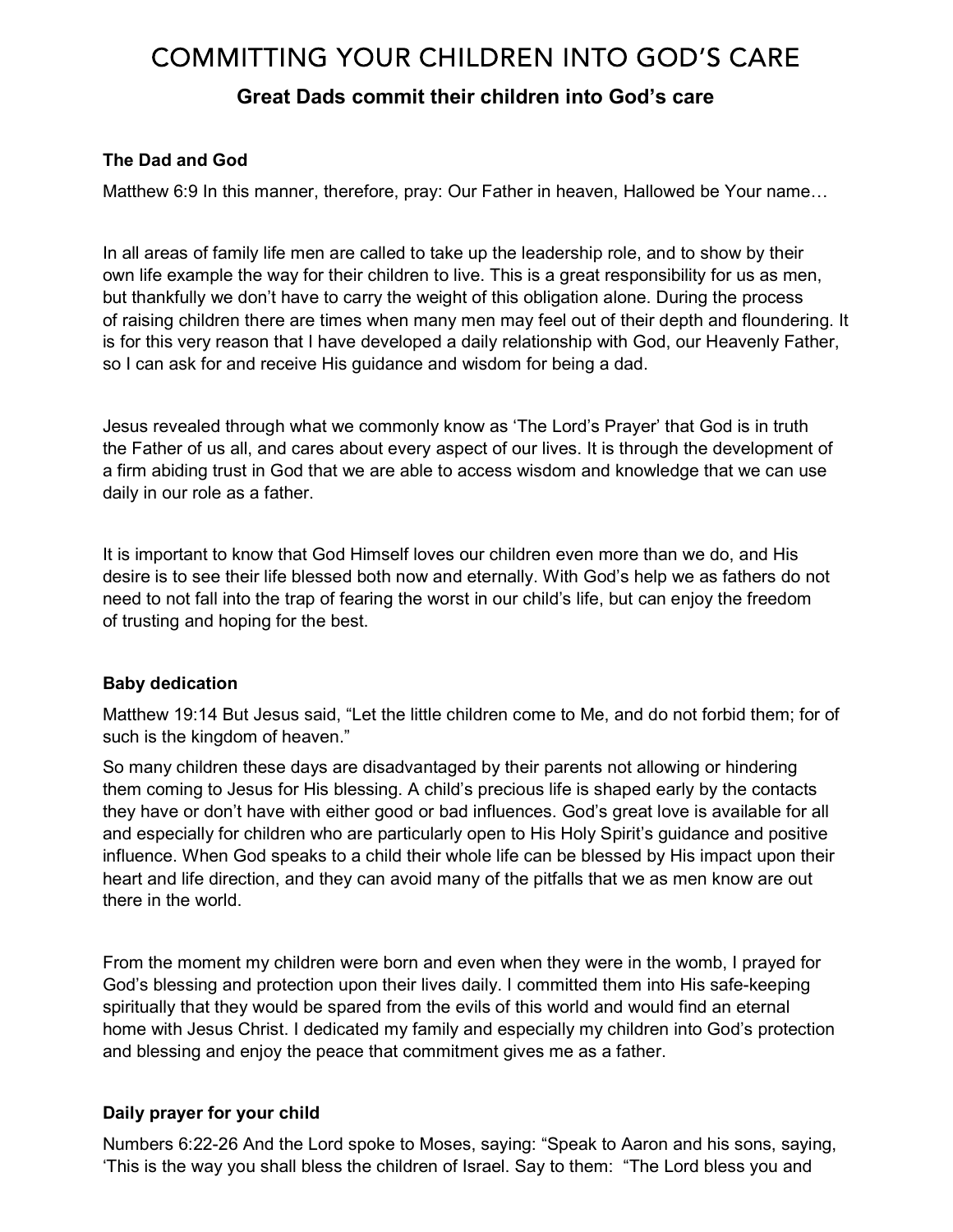keep you; The Lord make His face shine upon you, And be gracious to you; The Lord lift up His countenance upon you, And give you peace."'

The lives of our children are precious in our sight as fathers, and even more so in the sight of our Loving Heavenly Father. As we stand in our role as their father and pray for them we are building a hedge of protection and God's favour around their young lives. Their innocence and purity must be protected and thankfully we as fathers can go to God daily for His help and wisdom in how to achieve this. Developing a habit of spending time daily thanking God for His blessing and favour upon our children can bring tremendous changes for the better in their future.

#### Guidance through scriptures

Ephesians 6:4 And you, fathers, do not provoke your children to wrath, but bring them up in the training and admonition of the Lord.

A life without faith is a life without hope. Children that are brought up without the comfort and of the scriptures in the Bible are like pieces of driftwood upon the sea of life, they have no choice or ability to change where they are going. The foundations of faith, hope and love that are found in the Bible set up a young life for success, both here on earth and ultimately in eternity. By daily study of the scriptures we as fathers build up a storehouse of wisdom and insight into our role as a parent, and can guide our children in life with confidence.

#### Releasing the apron strings

As our children continue to grow it is our role as their father to prepare them for life as an adult, and this involves allowing them incrementally more authority in their own life when we believe that they are ready for it. By initially giving them charge over little areas in their life, like choosing what they will wear etc. we are helping them become aware of the benefits and responsibilities of having a free will. When they are adults they will be able to do and say what they choose in life, so now is the time when we have the opportunity to teach them the wisdom that will enable them to make better choices.

'Great Dads' continually entrust their child's life into the hands and protection of the 'Almighty' and let go our own control of their lives one piece at a time. I have never found this easy personally, for as a dad I always want to protect and shelter them from life's storms. But as the wise proverb says "If we give a man a fish we feed him for a day, but if we teach him to fish we will feed him for life". We will not always be there for them, our own lives on this earth will come to an end, and we must ensure that they are ready and trained to continue on when we are gone.

God is better able to protect them than we ever can be, even as a loving dad. By committing our children's lives into His care we are freed from many of the worries and fears that would emotionally restrict us. Our firm abiding trust in God as our Father frees us to be better able to enjoy the experience and honour of being a 'Great Dad'.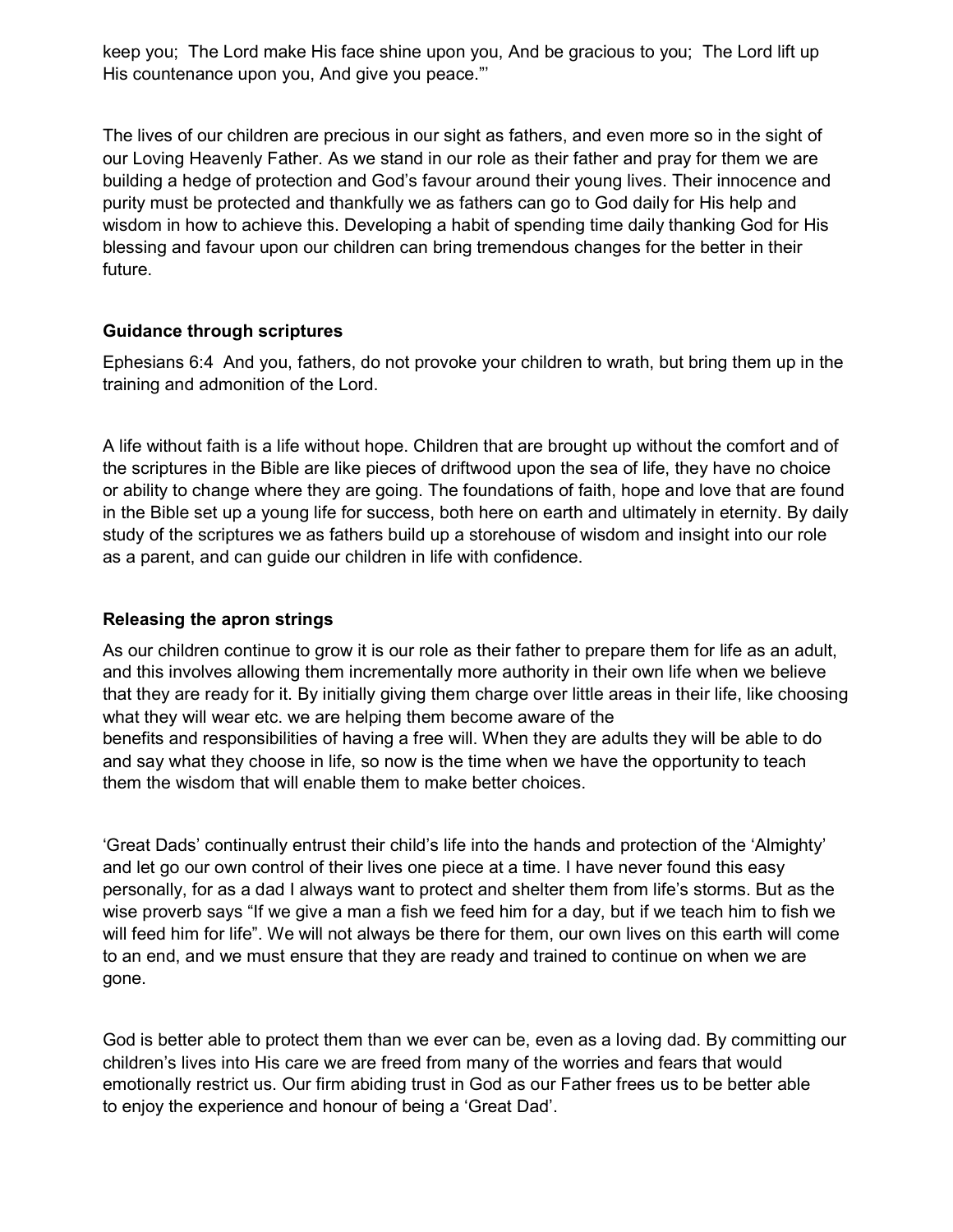## BELIEVING IN THE CALLING OF FATHERHOOD

## Great Dads believe in the calling of fatherhood

The first time I set eyes on my first-born child I had a personal epiphany, a moment that carried such a depth of clarity and emotion as to be unforgettable. My wife and I were in the delivery room of the Gold Coast Hospital after a long and exhausting labour and then suddenly my son was born. In that moment I went from a young man who had become a husband, to an expectant dad who then became a father. I physically felt my capacity for love grow as my heart swelled with pride at the sound of his first cry.

I know that there are many young fathers who have experienced something similar at the moment of their child's birth, a sense of awe that released a wave of love and pride within their hearts. The power of that moment in our lives as young fathers is important to maintain and to build upon as it is a foundation stone for much of what will follow later.

#### Non-involved Dads

Now I know that for some men this important life event is merely a blip on the computer monitor of life, and they believe that it is more of a nuisance for them personally rather than a blessing. In many cases these men had no intention of being committed in their relationship with the mother of their child, to them it was just another sexual encounter as they 'sowed their wild oats'. To these men the child that is born is merely a problem and a responsibility that they did not look forward to as a man and now often seek to avoid.

The main obstacle that they face in enjoying the experience of fatherhood is that they have not had that moment of 'connecting' with their child. I personally believe that each man has within him the capacity to 'connect' with their child, but it is an experience that our heart must be open to as men first. This 'connection' can 'potentially' come at any time if we as a man truly desire to be involved in the life of the child we have helped create.

#### The calling of Fatherhood

Without doubt one of the greatest things that we can ever do upon this earth is to become a father. Ever since Creation men have been experiencing the joy of transforming from being single to becoming a married couple, then transforming from a married couple to a family. This is the pathway through adulthood and maturity that we as men are destined to follow, a road that has been prepared for us by our loving heavenly Father.

There is in a very real sense a 'high calling' to fatherhood that God places upon us as men, it is a timeless vocation to stand in the place of 'leader' and 'protector' of your family. It is important for us as men to understand that as a 'God-given calling' it also comes with an empowerment or ability to perform it. God never asks us to do something without giving us the ability to do what He requires.

The calling into 'fatherhood' is a sign that God trusts you with the most precious items to be found in this world, namely our children. Thankfully God doesn't just leave us to work it all out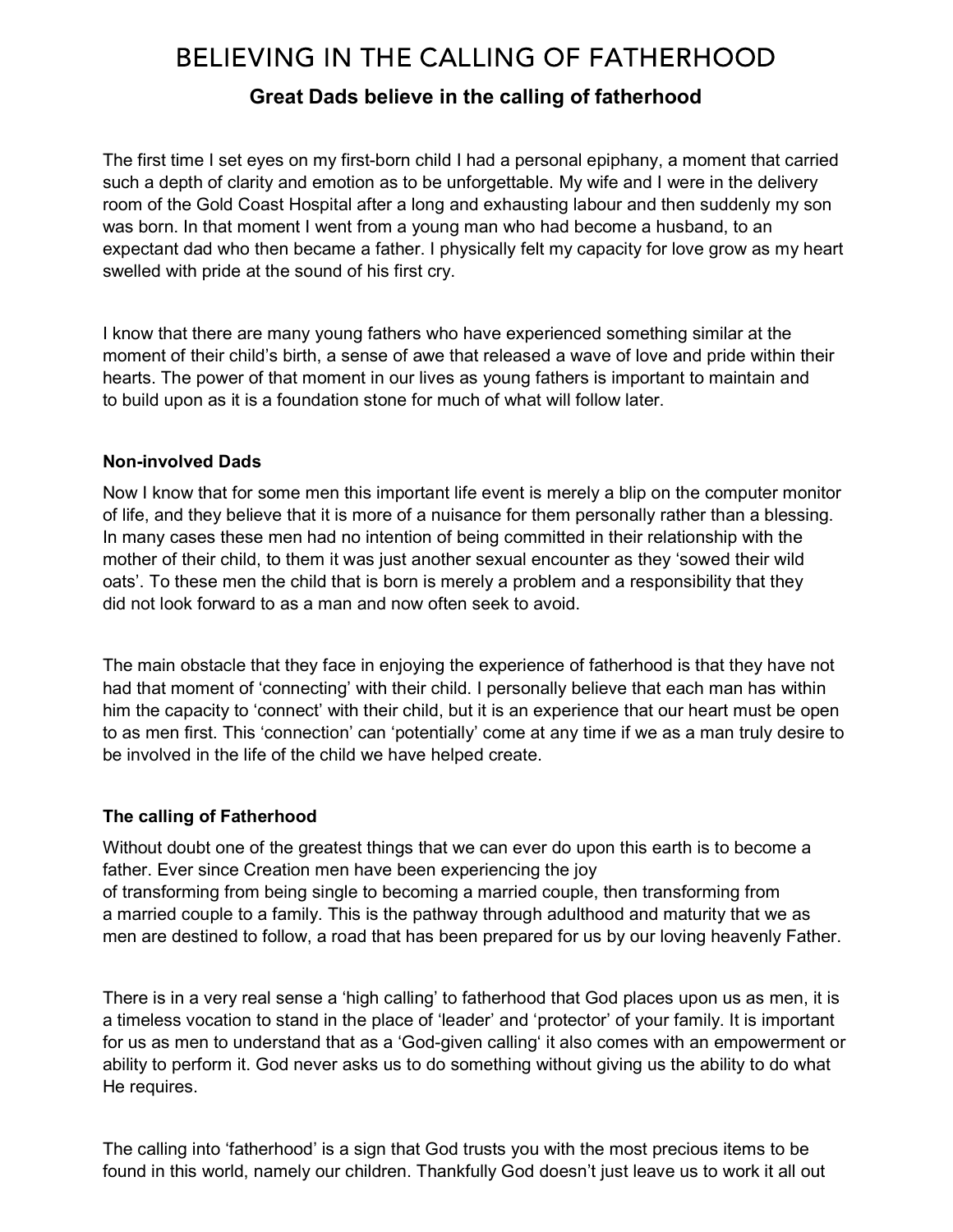ourselves, but has placed His guidance for fathers in His written word 'The Bible'. Many men including myself find daily help and wisdom from God through the lifestyle of being a praying father.

Our heavenly Father knew that each child born would need a protector to watch over them, a carer to love them, a teacher to inform them and a shepherd to guide them in life. These roles have been delegated widely to both parents but are far more effectively accomplished when a father is deeply committed and involved in the life of the child.

'Great Dads' believe in their calling to fatherhood, and because they believe they are also willing to fully invest themselves in the pursuit of becoming the best father they can be. Fatherhood is not merely a responsibility that we have to carry, it is an honourable calling that we have been entrusted with, and it is up to us as fathers to rise to the challenge God has set before us!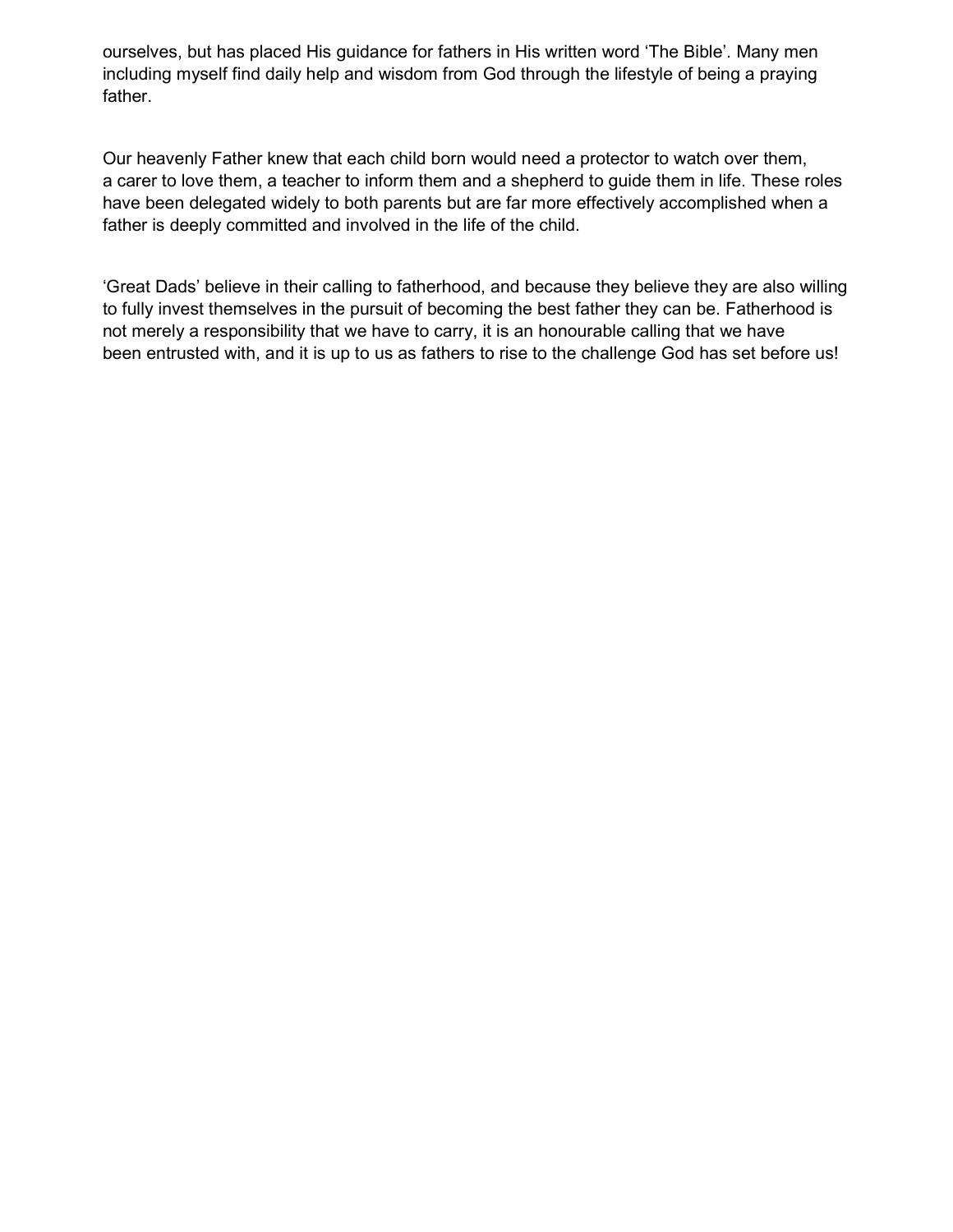## **HAVING THE RESPECT OF YOUR CHILDREN**

### Great Dads have the respect of their children

#### "Respect"

noun

• a feeling of deep admiration for someone or something elicited by their abilities, qualities, or achievements.

We see from the definition of 'respect' that it is a feeling that comes as a result of our actions as a man and father. Respect is built up over a period of time through consistently doing the right things in life, especially in areas that apply to our relationships within the family.

#### Who is the leader?

Initially it is important to understand what the foundations of family life are. A family unit doesn't just appear magically out of nowhere but is developed through the union/marriage of a man and a woman. Within a marriage there are 'Roles' that are clearly defined in scripture, Adam was created first and Eve was given to Adam as a help-mate or partner.

Genesis 2:18 And the Lord God said, "It is not good that man should be alone; I will make him a helper comparable to him."

Both Adam and Eve were loved and cherished by God and both have incredible value in the sight of God. Man is not better than woman, or woman better than man, both have equal value within God's sight. Where the difference lies is within the 'Roles' that each of them play within the family unit. The Man is called to be the family leader or head and his wife is called to assist him and partner with him in his role.

If a man does not have the respect of his wife it is far more difficult to achieve long-term respect from his children. It is therefore within this relationship with his wife that a man must begin to build the respect required for success. A marriage that is filled with love and mutual respect is a strong foundation for family life and will benefit our children immensely. Alternately, if we lack these elements within our marriage, our family life will suffer and may even struggle to survive as a family unit.

#### Children need to respect their parents

Exodus 20:12 "Honor your father and your mother, that your days may be long upon the land which the Lord your God is giving you."

We see here that one of the 'Ten Commandments' that God gave to His people directly identified respecting and honouring parents as a crucial part of family life and a way to maintain the blessing of God over your life. What follows is a short list of areas that influence our ability to achieve and maintain the respect of our family and specifically our children.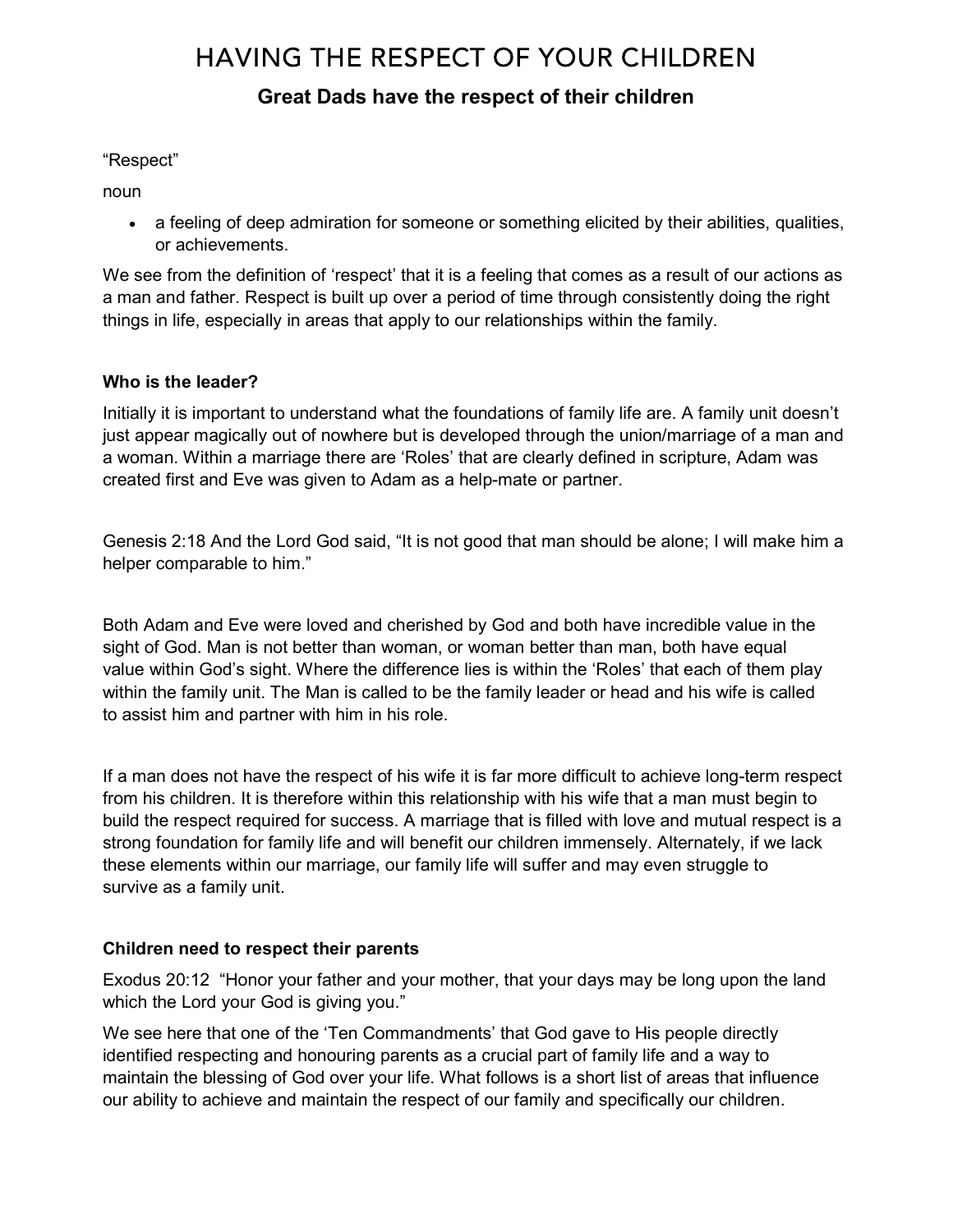#### How you build respect

Respect is built through shouldering responsibility. As the father and leader of our home we are the primary provider and protector of our family. It therefore falls to us to lead through carrying much of the responsibility for dealing with the difficult issues that sometimes arise in family life. Don't shy away from or attempt to delegate the issues that you alone are able to deal with effectively. Great Dads carry the responsibility of fatherhood.

Respect is built through keeping your word. As a man we need to be known for doing what we say we will do, and as a father this is even more important. It is crucial to think clearly before we make commitments that we may not be able to perform. Don't make promises to your children unless you fully intend to keep them. If for any valid reason you are not able to fulfil your promise apologise and explain to your children the reasons why, but be aware that if you make excuses often your credibility will suffer accordingly. Great Dads are men of their word.

Respect is built by going the extra mile. Don't just do the bare minimum required to lead your family, but always be on the lookout for opportunities to express your love through acts of kindness and generosity. Great Dads do more for their families.

Respect is built by being a kind and supportive leader. As the head of the home we are called to be the shining example of fatherly care and support for our wife and children. If they are struggling with issues in life stand with them and encourage them through it. Great Dads are known for being kind.

Respect is built by listening when your children need to talk. If your children know that they can go to you for advice and guidance without being 'belittled' or 'dismissed as trivial' it will go a long way toward cementing a deep respect within them for you and your role as their father. Great Dads develop the ability to listen.

Respect is built by being humble. If we as the father are not teachable and willing to change when our own faults become apparent, then our children may well struggle to respect us. Our own inadequacies are never more visible than within a family environment, where our conduct is on show 24/7. By admitting your own failures and asking for forgiveness when we need to, a father shows the way for his children to follow. This action of humility helps enable our children to accept and deal with their own shortcomings more easily. Great Dads understand the importance of humility.

Respect is built by giving respect and praise that is due. Respect is a two-way street we must give it to receive it. We must respect our wife as a co-equal within our home and honour her often in front of the children, appreciating her hard work and many personal sacrifices for the family. In the same way we need to understand and respect the fact that our children are unique and important individuals that God has entrusted into our care. As we appreciate them and encourage them in life we make it easy for them to reciprocate by showing us respect as their father. Great Dads show respect to others first.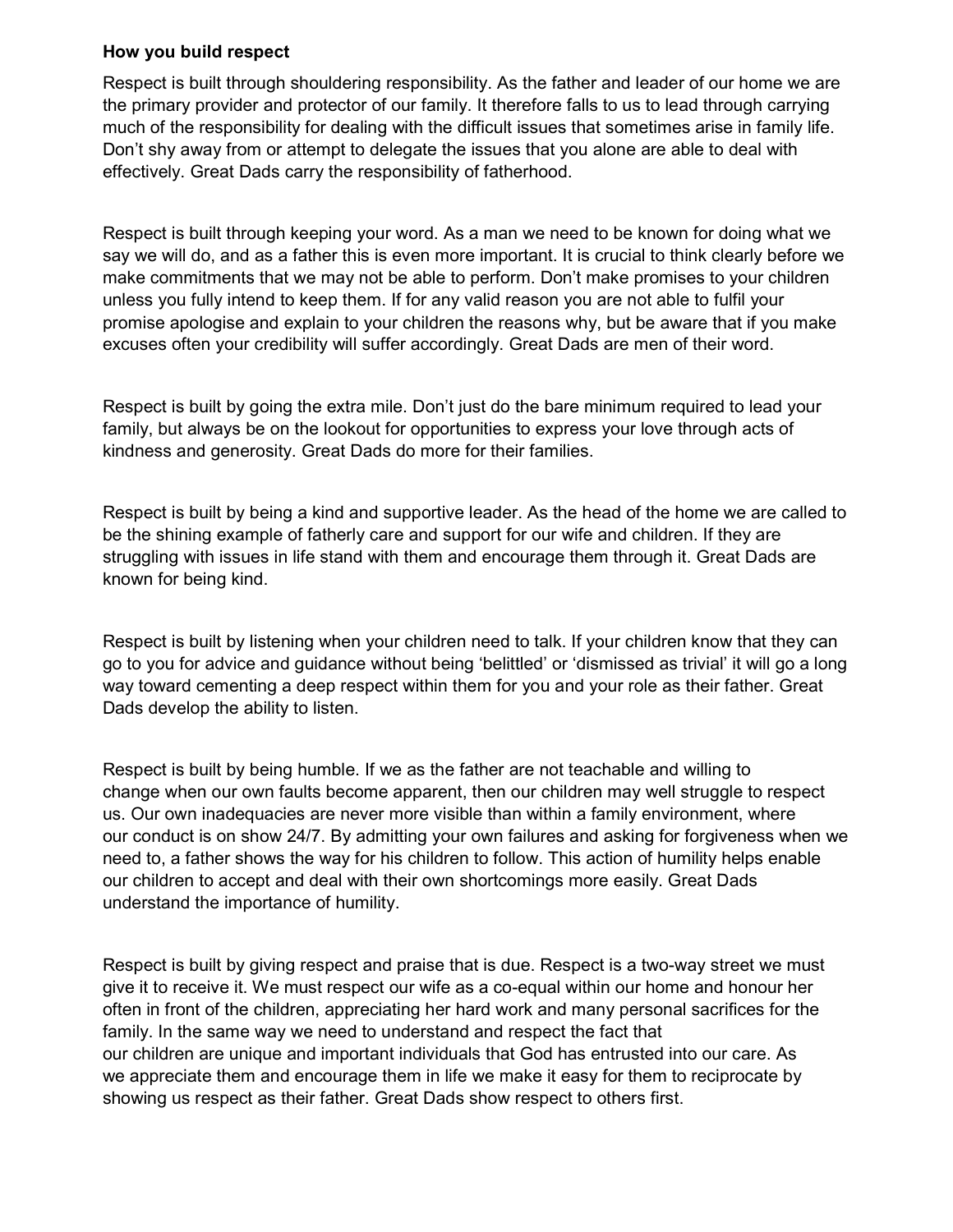#### Respect should be required but cannot be demanded

Because 'respect' is a feeling that comes from the heart it is something that must be real and heart-felt. If respect is to be heart-felt it must come willingly and not merely because it is demanded by an overbearing father.

In the first instance it is a father's responsibility to make sure that their children know that God requires them to respect their parents. Then the challenge we face as fathers is to be the kind of father that is worthy to be respected. The way a man treats his wife and his children will either make it very easy for them to show him respect or very difficult.

'Great Dads' have the respect of their children because they consistently exhibit character traits that are worthy to be admired, they lead the way by their life example and create a path for their children to follow. Good parenting requires us to lay a solid foundation within our family structure, a foundation that is built upon mutual love and respect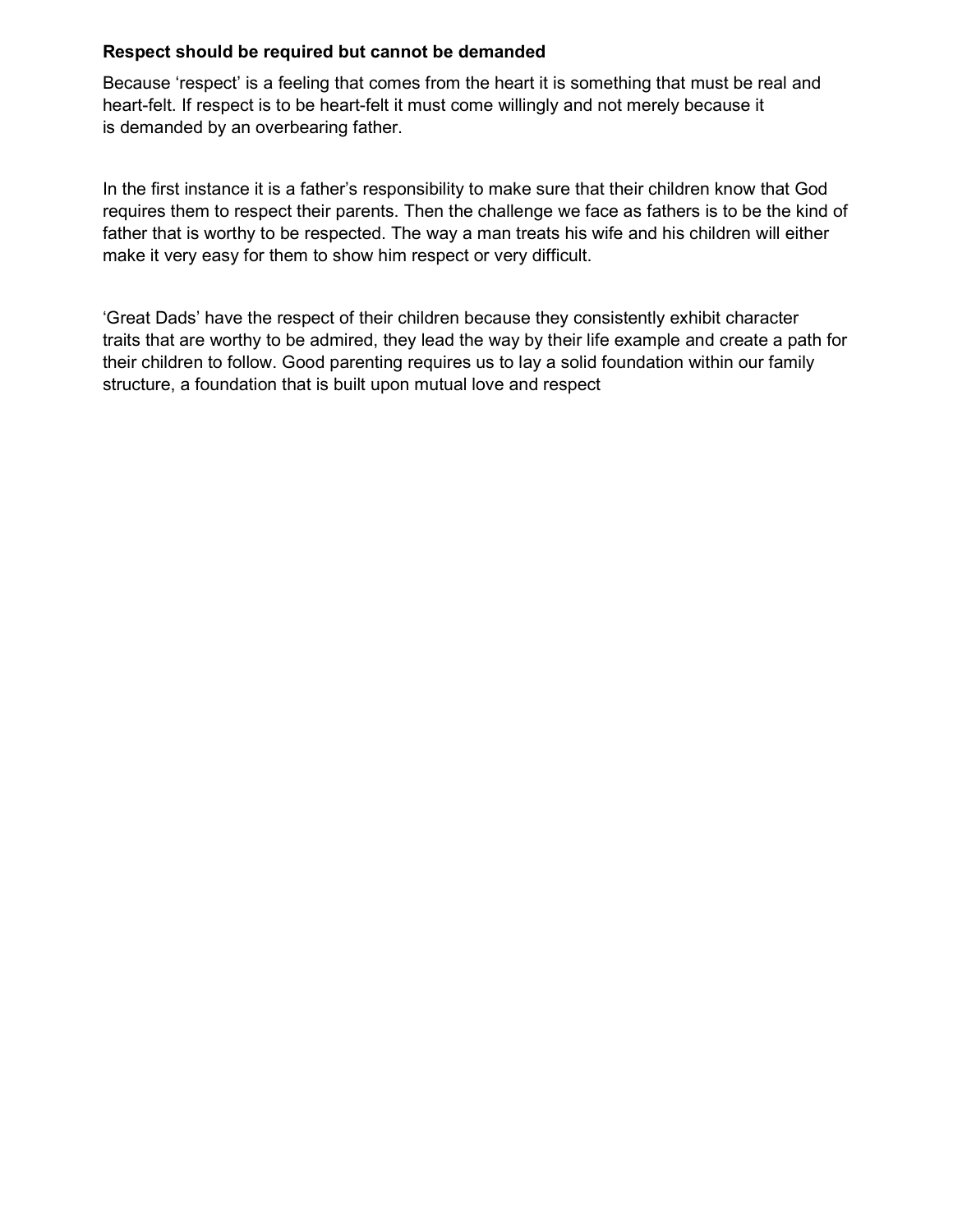## **MAKING TIME FOR YOUR CHILDREN**

## Great Dads make time for their children

Some of the best parenting advice for new parents is to realise the difference between "Having Time" and "Making Time". We all have the same amount of time: twenty-four hours, one thousand four hundred and forty minutes, or eighty-six thousand four hundred seconds each day depending on how you want to look at it. This element of the equation is constant and cannot be changed, but what can be changed is how we allocate the time we have. Once a day is gone it can never be reclaimed, reused or recycled, it is now in our past. In the light of this reality how incredibly important it is to make the most of every day given to us in life.

Most men have very busy lives, it seems that being busy is a standard aspect of life on earth as we rush around doing the things that need to get done. I have rarely met a man who says he has too much free time on his hands and not enough to do, especially those men who have a 'family'. Whether it is working at our career, spending time with our wife and children, exercising for our health or just socialising with friends, it often seems that each day's schedule is already full before we even get there!

It is therefore vital as a man that we are pro-active and learn to effectively prioritise our lives. One of the most useful things a man can do is to spend some quality time deciding what is really important to him as an individual, and then establishing clear priorities in his heart and mind. Once these priorities are established he must diligently defend them and not allow the 'urgent' aspects of business to overcome the 'important' aspects of life.

I would recommend taking time to list every area of your life that takes up your time. It may start with merely a group of words all mixed up like: Work, Wife, Gym, Children, Soccer, Social Life, Parents, House Renovation, Shopping, Holidays, Church Life etc. Then as we progress through our list we begin to decide those areas that mean the most to you in life. By searching our own heart, we begin defining what is most important to us and what is least important, and eventually all those jumbled words will start to become clear in the order of their significance or value to us as an individual.

It may end up looking something like this:

- My relationship with God
- My relationship with my family (Wife and Children)
- My career
- My relationship with my parents/siblings
- My sport/health/gym
- My relationship with my friends
- House Renovations
- Etc, Etc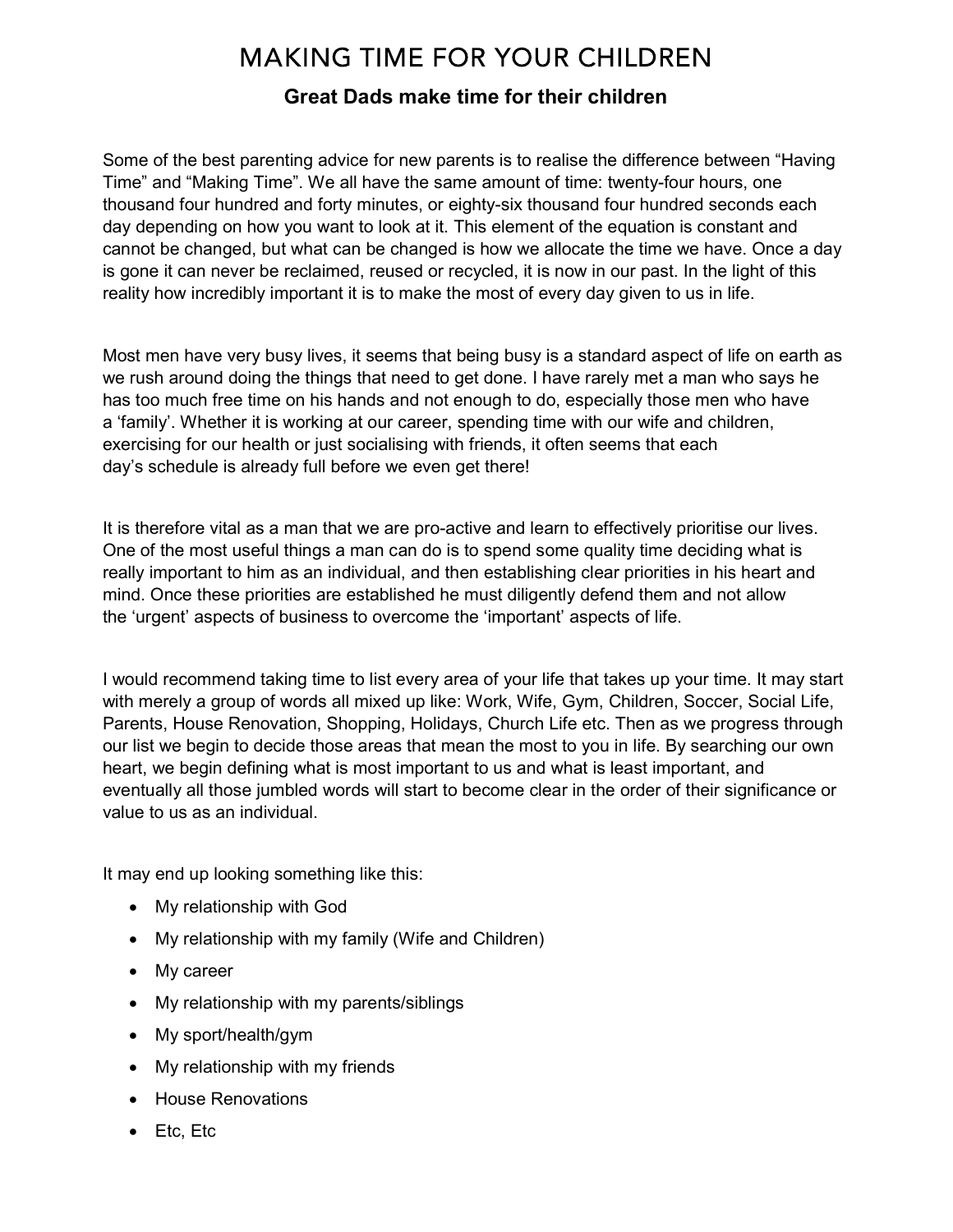Only you can decide those things that you want to be your top priorities in life, but one thing I would say is that I have NEVER ministered to a man on his deathbed that wished he'd spent more time at work/making money. Without fail every person I ever ministered to realised that everything besides those you love fades into insignificance at the conclusion of your life. It is my hope that as men and fathers we can grasp this reality at an early age.

#### Making time for our children

When we go to the effort of spending quality time with our children we are saying to them that they are important to you. It means that at that particular moment they are actually the most important thing in your life. This speaks volumes to young children who are constantly looking for validation and acceptance and goes a long way toward strengthening their selfimage.

'Great Dads' purposely position their family relationships within the very highest places of their priority list. When our children are truly our priority we do not allow other seemingly 'urgent' things to take their place in our life, and when other things attempt to intrude upon that relationship we defend against them earnestly. A father who says he wants to spend time with his children but consistently allows the 'urgent' things of life to intrude into that time, may well reach the end of his life alone and abandoned by the children who felt abandoned by him.

If we want to enjoy the benefits of a loving and caring family, we as fathers must invest our time and energy initially so that we can receive those abundant returns later. Being a 'Great Dad' will take a huge level of time and effort from us as fathers, but we will receive back far more than we ever give. It is the heart felt commitment to being a 'Great Dad' that will open up a deep and wonderful relationship with our children that will last a lifetime.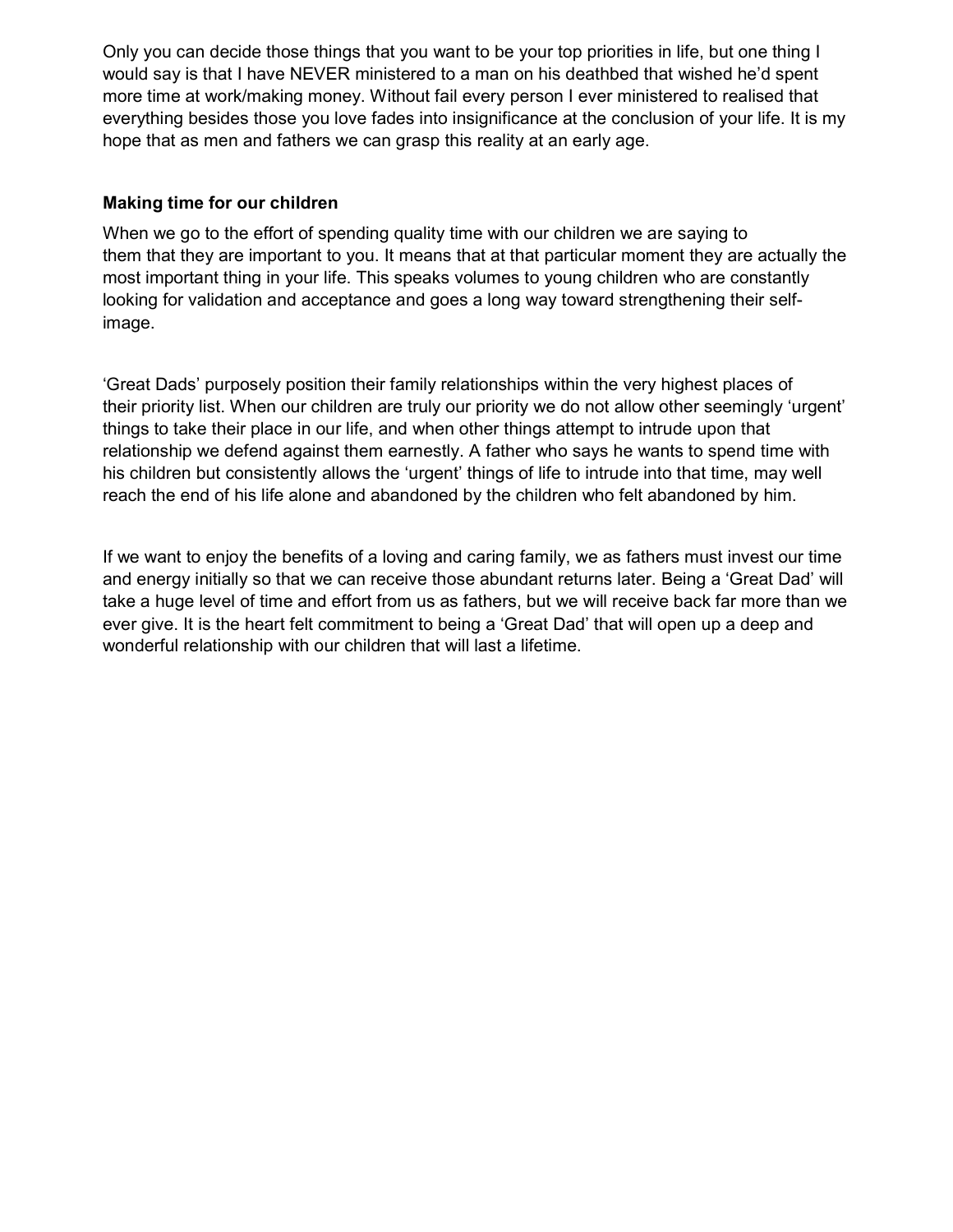# **FAIR AND CONSISTENT DISCIPLINE**

## Great Dads discipline their children fairly and consistently

I think it goes without saying that the area of 'discipline' is probably the most contentious issue of fatherhood and is often confused with being the same as 'child abuse'. It seems that everyone has an opinion on the subject and many roll out their PhD's to justify themselves as 'experts' on the subject and their own particular theory as being correct. In my experience the best way to know if a particular 'theory' actually works or not is to look at the fruit of the teaching in their own children's lives, unfortunately this often does not become apparent for many years.

I however prefer to rely upon the One who created us and His knowledge and wisdom of how we as fathers should go about raising our children. God has raised billions of children over time and knows exactly how we function and react to discipline in life, and He has set the checks and balances for fathers to follow in the application of positive discipline within the home.

Christian parenting requires a form of discipline that is based upon training and equipping our children for a successful life in this world. Here are just a few of the many scriptures relating to the importance of discipline within the home:

Hebrews 12:11 Now no chastening seems to be joyful for the present, but painful; nevertheless, afterwards it yields the peaceable fruit of righteousness to those who have been trained by it.

Proverbs 13:24 He who spares his rod hates his son, but he who loves him disciplines him promptly.

Proverbs 3:11-12 My son, do not despise the chastening of the Lord, nor detest His correction, for whom the Lord loves He corrects, just as a father the son in whom he delights.

Proverbs 29:15 The rod and rebuke give wisdom, but a child left to himself brings shame to his mother.

Proverbs 6:23 For the commandment is a lamp, and the law a light, reproofs of instruction are the way of life.

 Proverbs 22:6 Train up a child in the way he should go, and when he is old he will not depart from it.

#### How do we go about it?

The short list that follows offers some important insights into how to go about applying Bible based discipline within your home: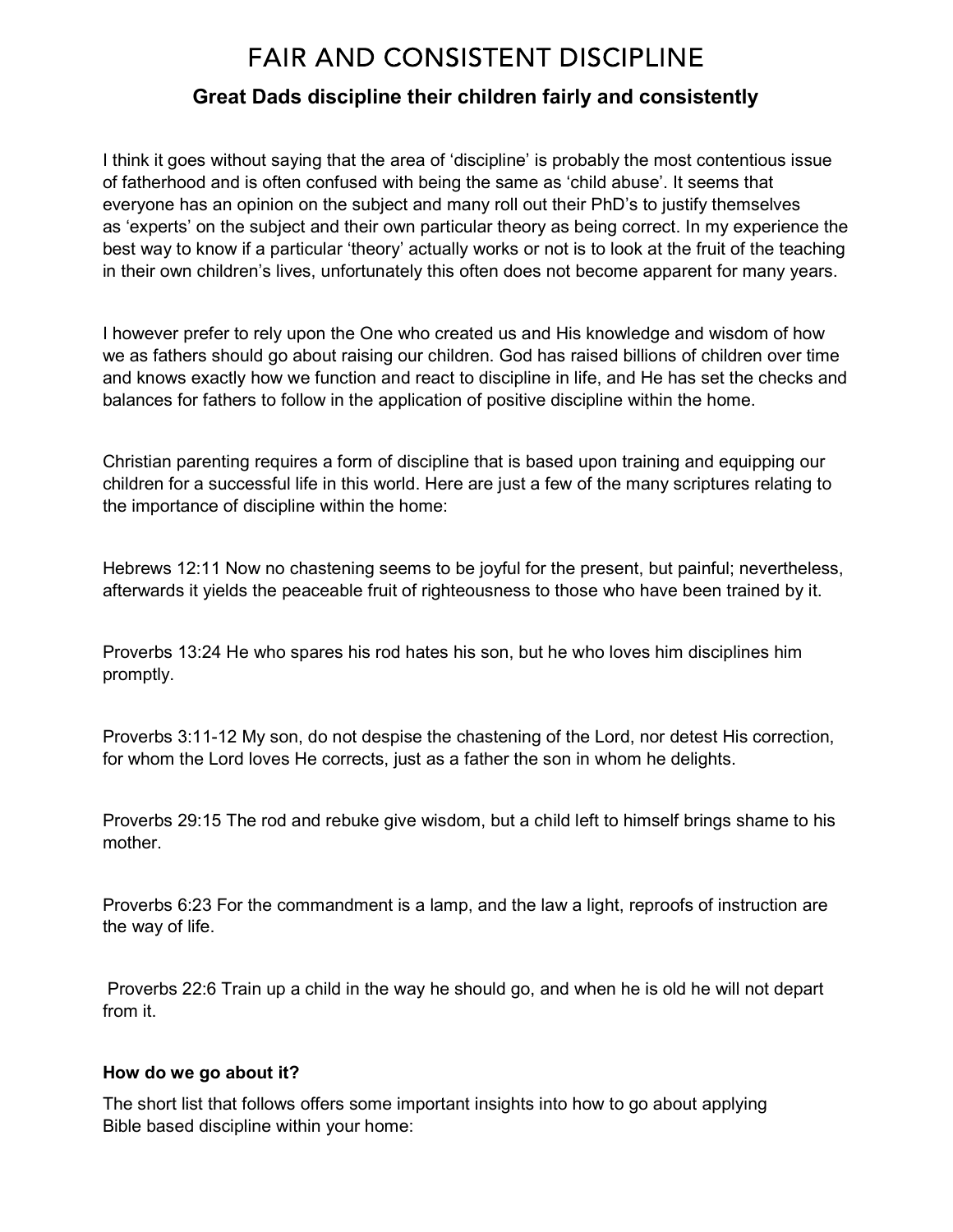#### The importance of consistency

Galatians 6:9 And let us not grow weary while doing good, for in due season we shall reap if we do not lose heart.

It is essential that as the 'father' we clearly define the boundaries of acceptable behaviour within the family unit to our children. Once that knowledge has been imparted to our child it is vital that we are consistent in enforcing the rules or boundaries you have chosen to apply in your family. If we discipline wrong actions today and do nothing the next time it sends a message to our child that you are not serious about these rules. Many behaviours will take some time to change in the life of our child and as we show consistency they will understand that they are not able to get away with wrong actions. When punishment seems inevitable for wrong actions then it is much easier for a child to make the right choices in life.

#### Counting to ten

Ephesians 4:26 "Be angry, and do not sin"

It is also important to know that as a 'father' our own conduct is on show before our children 24/7. Accepting our own weaknesses and failures as men can enable us to treat our children with empathy and understanding when it comes time to discipline them for wrong conduct. Taking the time to ensure that we as the father are not reacting out of anger is paramount if we are to be effective in getting the best result out of training our children up in the way they should go. Sending your child to their bedroom or time out location is a good idea to enable us as men enough time to gain self-control and ensure that we are thinking clearly and not saying or doing something that we may regret later.

#### Listening to their side of the story

Proverbs 18:13 He who answers a matter before he hears it, it is folly and shame to him.

I have found that it is vital to give your child an opportunity to tell their side of the story before discipline is applied. Asking them to explain why they did a certain action also gives them an opportunity to retrace their own thought processes and can help bring about the required change in behaviour through self-reflection. Their explanation may result in only a partial requirement or no need for discipline at all if you decide that their actions were justified.

#### Explaining the reasons for discipline

Matthew 18:15 Moreover if your brother sins against you, go and tell him his fault between you and him alone. If he hears you, you have gained your brother.

Positive parenting requires our child to be informed about the reasons that their behaviour was unacceptable, specifically identifying what they did that was wrong! Explaining to your child that you love them and do not want their life to go in a wrong direction is a great way to bring understanding for the need of discipline. It lays a foundation in love and minimises the possibility for your child to be offended by being disciplined.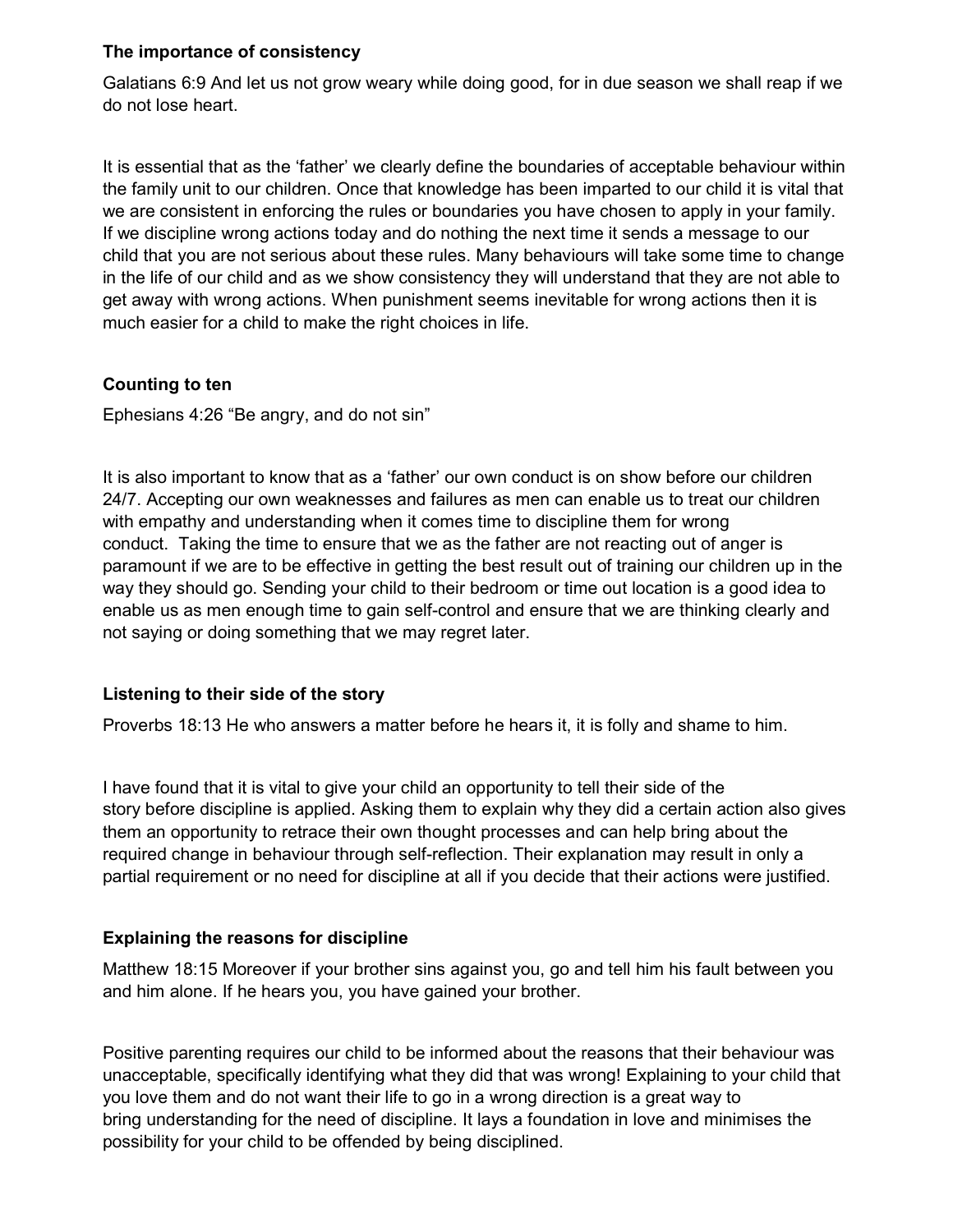#### Disciplining in private

Ephesians 6:4 And you, fathers, do not provoke your children to wrath, but bring them up in the training and admonition of the Lord.

Needing to be disciplined is difficult enough for a child without the shame of their wrong actions being added to through the humiliation of being rebuked in public view. To save them embarrassment in front of their peers or siblings it is important to apply any discipline required to your child in private. If you are out in public let your child know that they have erred, and they will be disciplined when they get home.

#### Teaching them to say sorry

James 5:16 Confess your trespasses to one another, and pray for one another, that you may be healed.

A major reason for applying discipline is to ensure that the whole family dynamic is not hindered long-term by the wrong actions of the one. For this reason, it is important as part of the process that you teach your children to apologise for their misdemeanours and especially to other members of the family that may have been affected by them. Saying sorry rebuilds the relational bridges that have been broken down through family conflict.

#### Hugging afterwards

1 Corinthians 16:14 Let all that you do be done with love.

Disciplining your child can actually be an opportunity for you to connect with them at a deeper and more wonderful level. In light of this it is important to hug and reassure your child after they are disciplined and to verbalise your love and acceptance of them as a valued member of the family.

Discipline that is lovingly applied on a consistent basis trains our child and points them in the right direction for a successful and happy life. In my experience when the correct discipline is applied early in a child's life the need for discipline as they continue to grow is much less, because those lessons have already been learned.

It is encouraging to know that 'Great Dads' are not born that way, but they are just men like us who are transformed by realizing the potential that they have within them, a potential we all share. Being a 'Great Dad' means being respected by your children and this requires both love and discipline.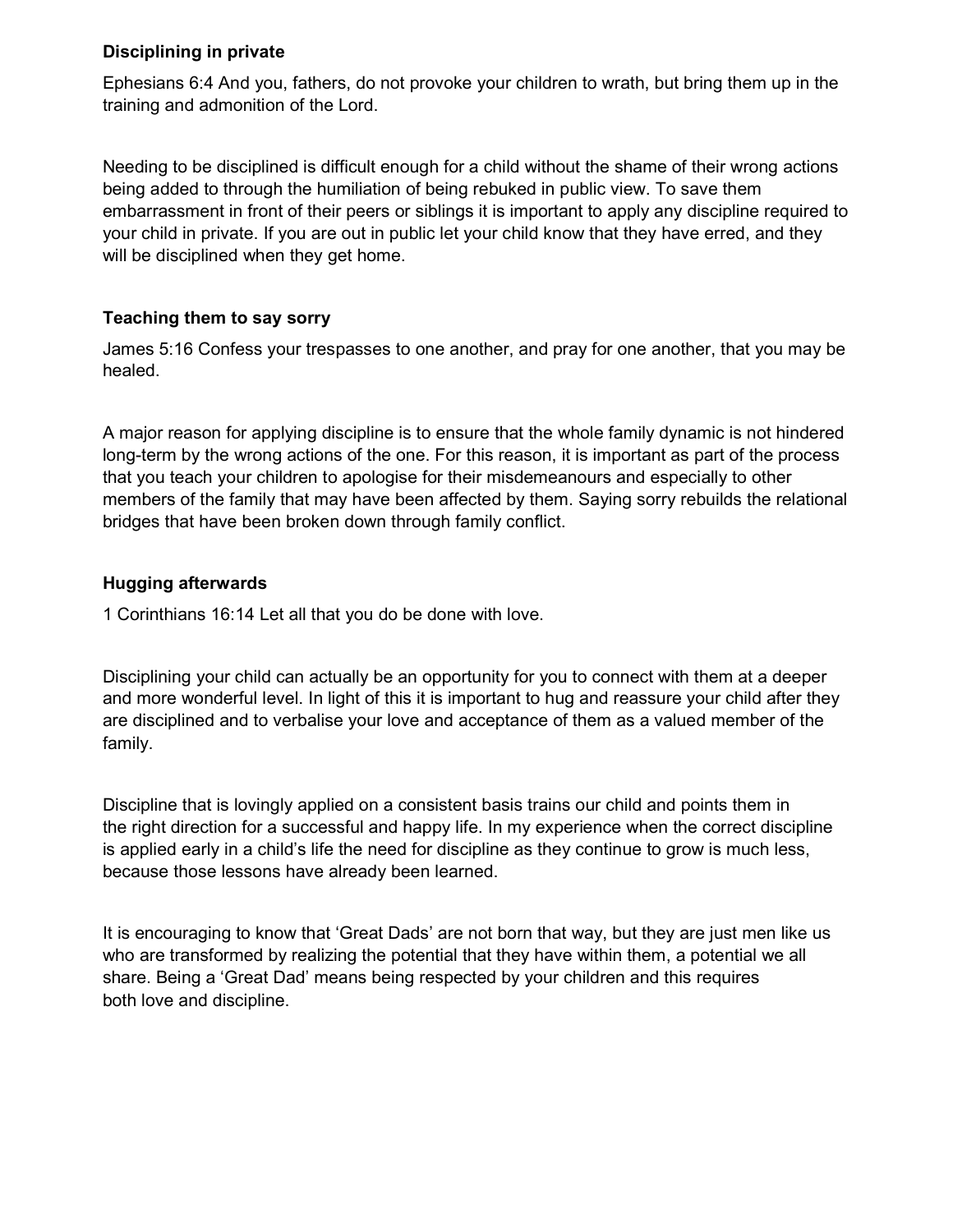# THE ABILITY TO SAY SORRY

## Great Dads are quick to say sorry

It is important to realise that 'fathering' is not an exact science. There are many different parenting styles and no one way is the best. What we need to be looking for as a father is the way that works for you within the family dynamic that you have created. There are however certain 'principles' that must be present if you are to develop and maintain a loving and happy family.

#### Great Dads protect the family dynamic

"dynamic"

(of a process or system) characterised by constant change, activity, or progress.

Family life does not just stay the same, it is an ever-changing relationship as our children and we as their parents grow and mature. Having said that, there is a relationship dynamic that must be protected if that family is to stay strong and united. Family breakdown is rampant throughout modern society and there are many different reasons for this. However, one of the most common reasons why 'families' breakdown is that the members of that family grow apart through a deterioration of the connections between family members.

The first dynamic that needs to be protected is your relationship with your wife, as the 'parents' everything else flows down from how you treat each other. The following dynamics are how the members of the family treat each other, and it is up to the 'father' to ensure that these relationships stay healthy and loving.

#### Great Dads are called to lead by example

What we do as fathers will set a standard, a pattern which the whole family will live by. If we are quick to admit our own faults and to ask for forgiveness from other family members when we make errors, then they will find it much easier to do the same. But if we refuse to accept our own failures and limitations then we actually train our family to do the same, and our example will bring calamity rather than peace within the home. A father's life example is perhaps the greatest means available to bring positive change within the family unit.

#### Even great Dads make mistakes

It is important to realise that all fathers make mistakes, as a father you will probably do things and say things that upon reflection you may well regret. That is because we are all human, not perfect, not infallible but just men, doing the best we can, one day at a time. Understanding our own fallibility is a sign of maturity and not of weakness.

Those who can't admit their failures are destined to repeat them. Great Dads are able to accept their own weaknesses and failures philosophically and move on as they attempt to improve a little each day.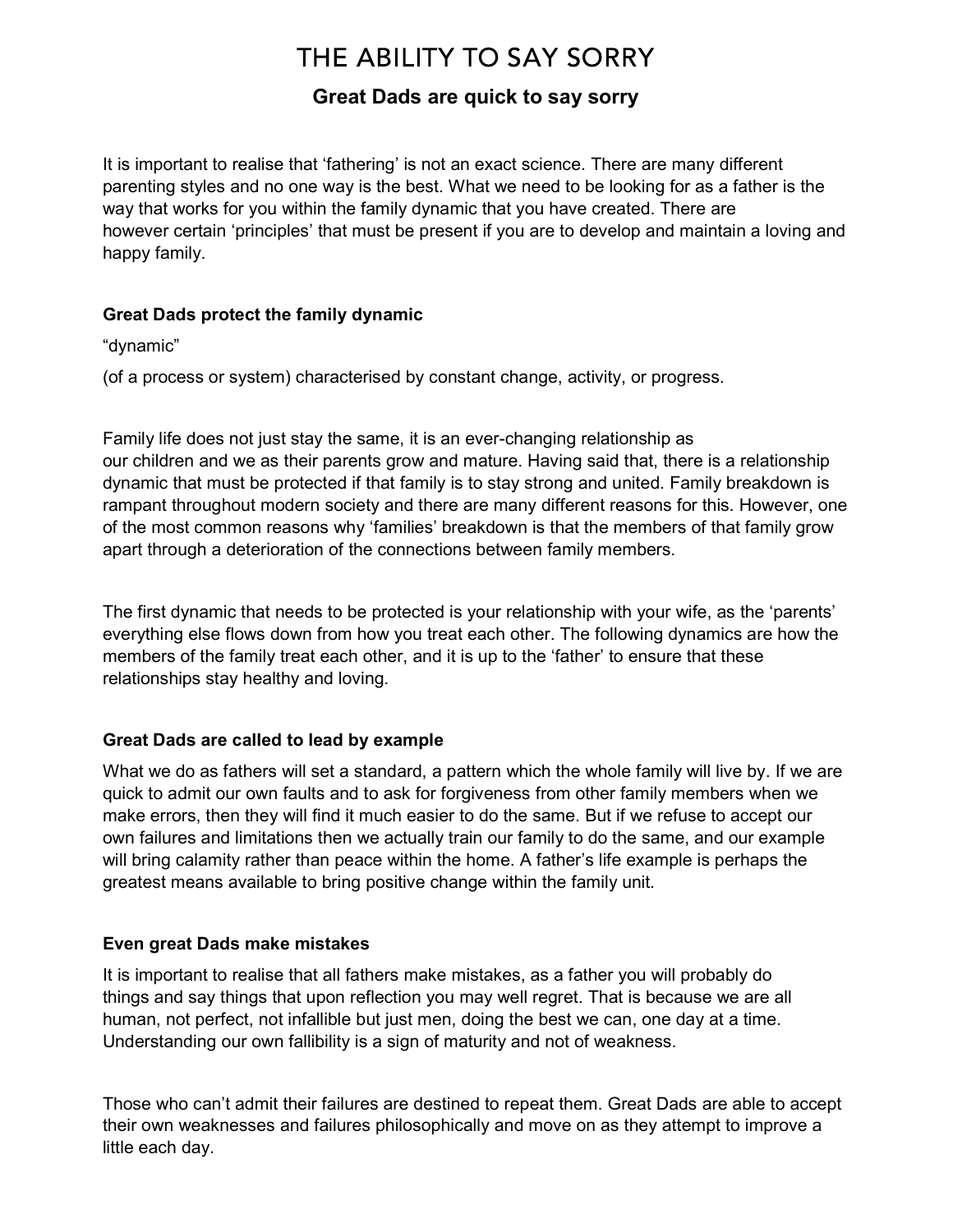#### Great Dads have to know what is important

It's not always easy for a man to accept and admit that he was wrong, our human pride wants to make excuses for our every action but that is a pathway that leads to failure. What is more important to you? To seem to be right all the time? Or to have the love and respect of your family?

A respected person in my life once told me that you have to choose your battles wisely within the family environment, and that there are times when it's just 'not that important' for you to be right and to get your own way as the father. Wisdom as a father stems from a heart of service toward our family and understanding what is best for the family is more important than what I want as an individual.

#### Great Dads are called to bring reconciliation in the family

As the father and leader of our home we are often expected to come up with a positive parenting plan, a pathway for our family to follow. Great fathers help to maintain healthy and happy relationships in the family, whether it is between himself and his wife and children or between the other family members. An understanding of how to bring reconciliation between individual members of the family after arguments is vital as a father.

Reconciliation begins with an understanding that maintaining a loving and healthy family is more important than one family member being right. Requiring family members to say sorry to each other is the first step toward rebuilding the bridges that have been broken down by an argument within the family. It is here that a father's own life example has the greatest impact and influence, as without a lifestyle of forgiveness himself, a father has no credibility to ask family members to say sorry as well.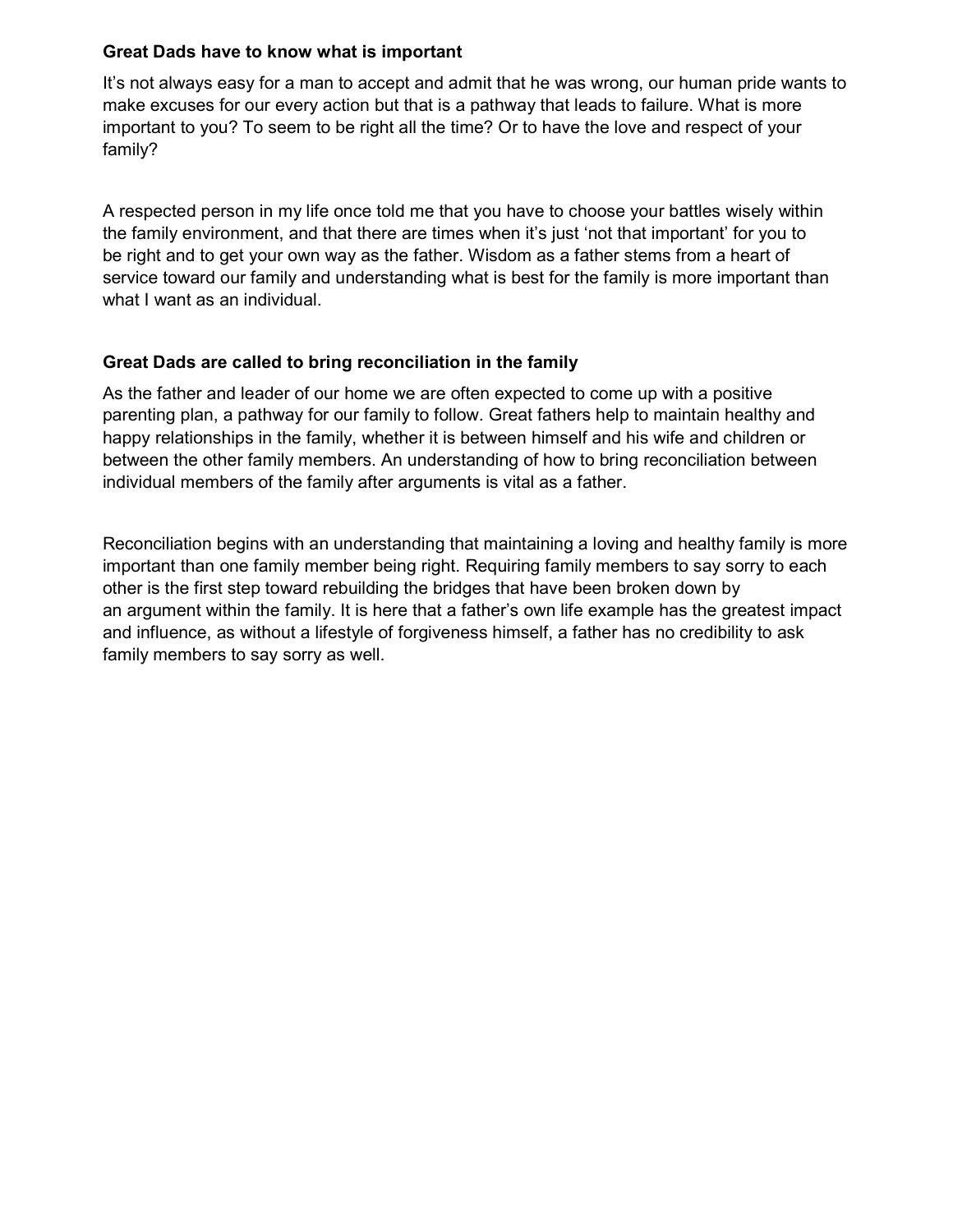## **HAVING FUN WITH YOUR KIDS**

### Great Dads have lots of fun with their kids

I think it's worth mentioning that we as 'a father' should have an over-all goal pertaining to what we want to achieve as a dad. This should include but not be limited to the type of dad we want to become and most importantly how we want our child's life to eventually turn out. Everything we do as a father should have an over-all motivation of strengthening our relationship with our child and assisting us in raising resilient children. Having fun with our kids regularly is one of the most effective ways to strengthen that bond.

#### Being known as a fun Dad

If your child could pick just a few words to describe you as a father what would those words be? Some children may say 'my dad is strict', others 'my dad goes to the gym', while still others may say 'my dad travels for work'. None of these areas identified are wrong in themselves and each of them have a place in life, but I put it to you that they should not be the primary way we are identified by our child.

The reason for that is because 'being strict', 'going to the gym' or 'travelling for work' don't actually strengthen your relational bond with your child, as these descriptions can be spoken without a sense of joy and love by your child. These statements can often be perceived as an explanation defining a reason why the relationship between you isn't really very close. These statements are 'impersonal' and there is no emotional attachment that comes with them.

However if you child's response to the question above was 'my dad loves me' or 'my dad reads bedtime stories to me' or 'my dad is lots of fun', then it is easy to understand that these responses describe a relational bond that is strong and growing stronger. 'Great Dads' are known primarily by their children as being fun to be around.

#### Being spontaneous

In our modern world many men's lives are so structured by work commitments that every aspect of it is written in their diary and every minute accounted for religiously. If this is an accurate description of your life, you should not be surprised if it seems to resemble that of 'a robot' a little more than that of a 'human being' in the eyes of a child. Whatever we as 'the father' choose as being important is being observed by little eyes and registered in little hearts, and they are evaluating where they personally fit into your busy schedule and how important they are to you.

It is for this reason that we must look closely at our own lifestyle choices and be open to make corrections when they are needed. As a father we need to show our children/family that they are our greatest priority in life and not just another scheduled meeting in our diary.

Doing things on the spur of the moment occasionally adds a degree of the unknown and an aspect of adventure to your child's life. Being spontaneous helps avoid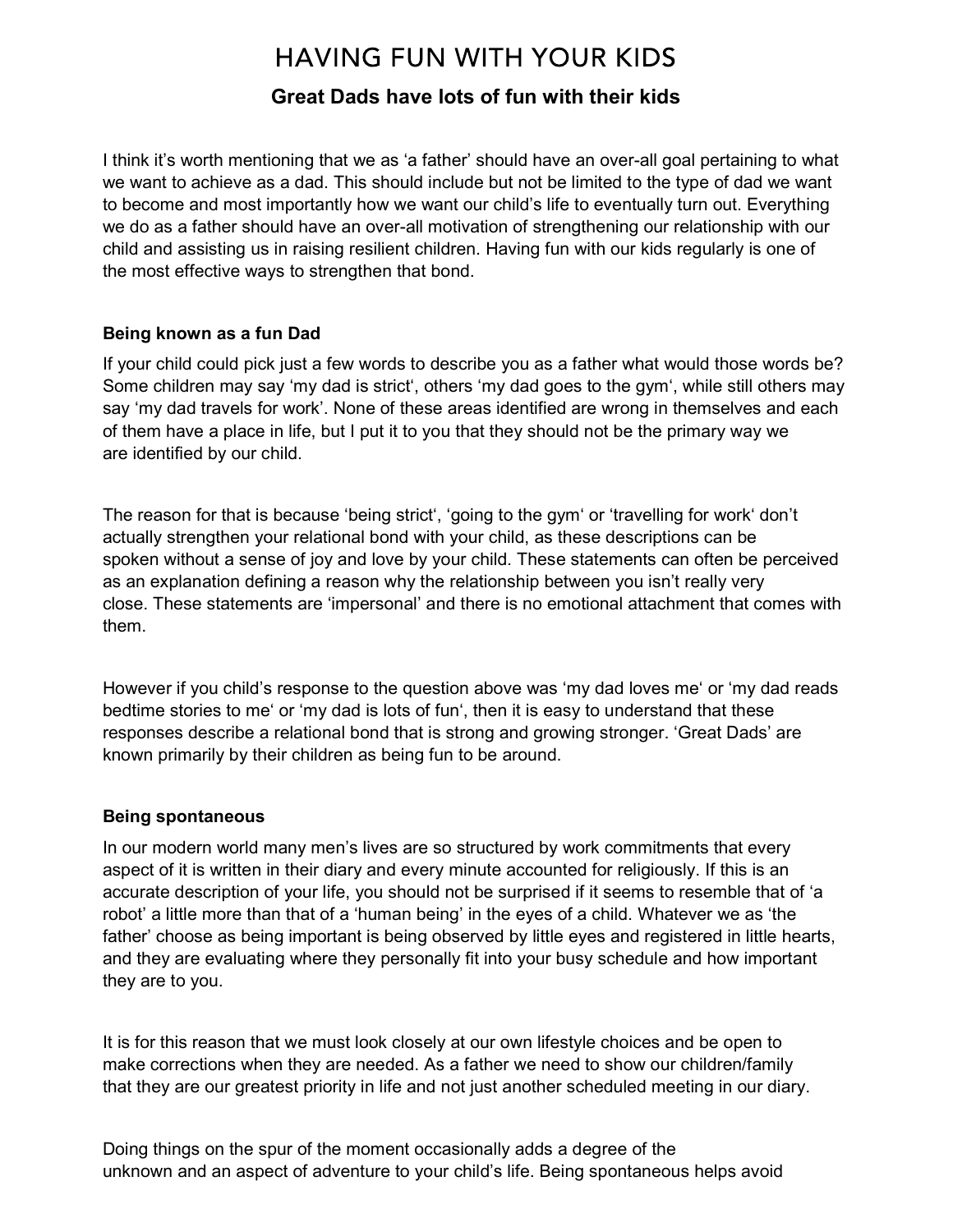the 'boring' name tag that day-to-day life often wears. Stopping off at a park on the way home, helping someone that you see is in need, dropping into your favourite fast food restaurant occasionally, it all helps keep the enjoyment in family life. 'Great Dads' have an element of unpredictable playfulness in their lives that adds a little excitement into family life.

#### Sharing your love for life

One of the best things we can do for our child is to impart to them an attitude of loving life, the joy of discovering new things and new places, and enjoying the company of friends and family. Our children follow our lead in many areas of life and when they see you loving life and experiencing joy and happiness it imparts hope into their young hearts that their life will also be filled with joy. But if we are grumpy every day and negative about the challenges we face in life they will often follow our lead in this area and they will have a negative attitude in life as well. 'Great Dads' are mindful that their children develop a love for life.

#### Going interesting places

I believe it is important to get your children out of the house/apartment regularly to enjoy the many wonderful things that are around us and to experience the beauty of nature. This can be as simple as going to a local beach or dropping into a museum or a music recital, going to a zoo or even going to watch your favourite team play. Taking your children fishing or camping in the woods gives them a wonderful opportunity to experience the wonders of creation first hand, and while you enjoy it together as a family you are strengthening your relational bond. It is important for us as fathers to open up opportunities for our children to experience as many interesting aspects of life as possible so that they have a chance to discover those areas that they themselves are drawn to and will become involved in later in life. 'Great Dads' are constantly thinking up new and interesting places to take their children.

#### Letting your hair down

I have found personally that by playing with my children often as they were growing I reawakened my own creativity and love for life. This is just one of the many benefits that you will find through being a fully involved father and parent. I believe that you should let your child see your playful side too as well as your strict side that they might understand that you are fun and approachable and not merely an authoritative parent.

I recently saw a quote that stated "Children go where the fun is, but always return to where the love is", this is an accurate insight into the needs and wishes of a child. However my own take on this quote is that how much better it would be if they found both love and fun within the family environment that you have created as 'the father'. 'Great Dads' are men that have realised the joy and long-term relational benefits of having lots of fun with their children.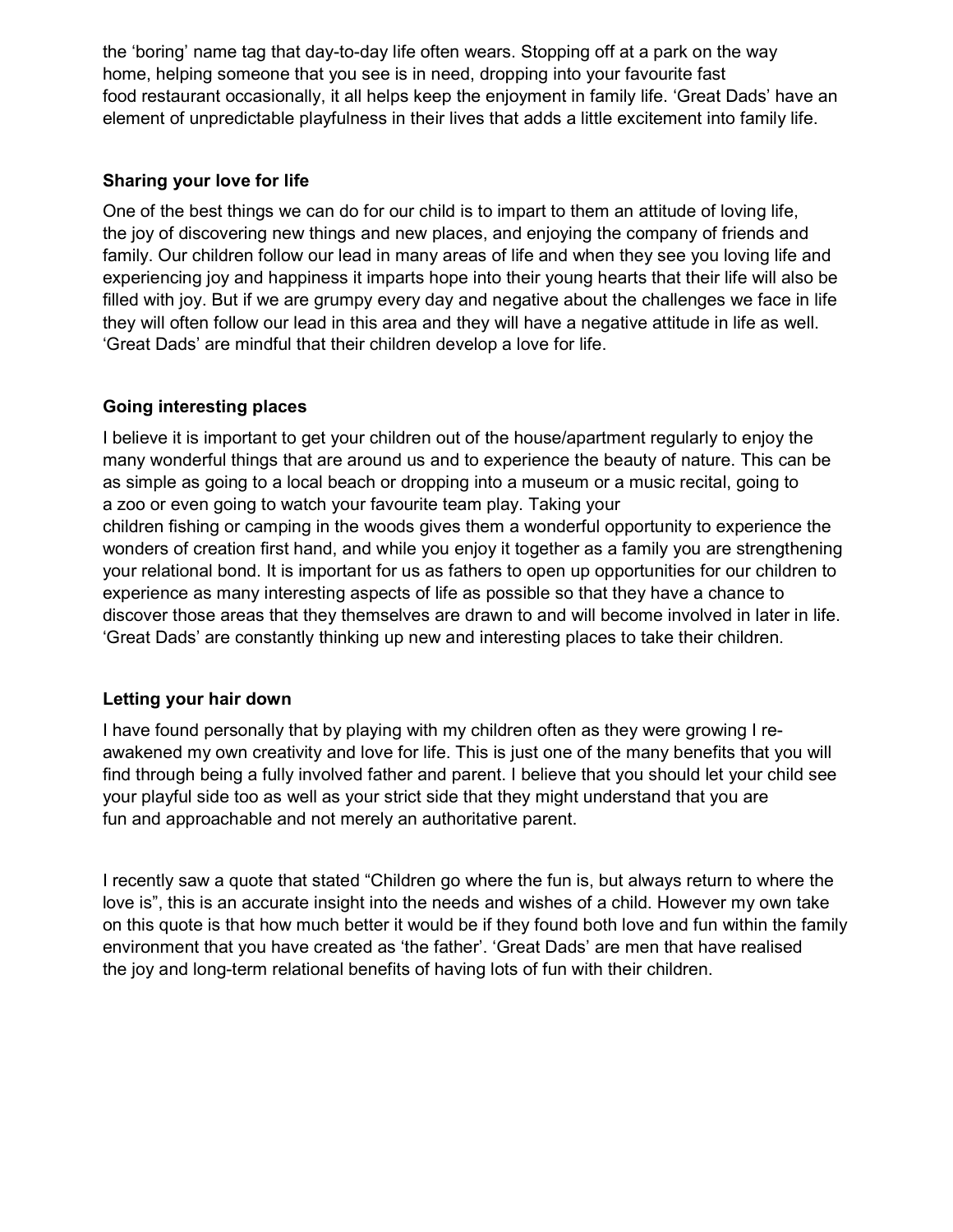# BEING INCLUSIVE IN YOUR ROLE

## Great Dads are inclusive in their role

The life that we share with 'others' that are not family members is 'an expression of inclusiveness'. When we open up our lives and our homes we are being 'inclusive' and inviting others to share in the 'unique blessing' that our family has to give. 'Exclusive' parenting styles are often based in fear and try to protect themselves by keeping others out, while 'inclusive' parenting styles stem from a confidence in who you are and what you believe as a family, and are open to share their goodness with others. 'Great Dads' have the confidence to be inclusive in their parenting strategy and are willing to share the blessing they have to give with others.

#### Fathering over the wall

Many children in our modern society are growing up in 'broken' families, with either little or no fatherly contact for the children. There is an overwhelming need for each child born to have the love and guidance of both their mother and father if they are to grow up as strong and productive members of society. Many behavioural issues that arise in children's lives can be traced back to 'family breakdown', and their effects are felt daily in the wider community.

It seems clear that many parents in our generation never received the love and training of a father that they themselves needed, and so lack the skills and parenting methods required to pass on to the next generation. Dysfunctional parents create dysfunctional children, who then become dysfunctional parents, and the process is repeated down throughout the generations.

However if one loving father finds room in his heart to 'encourage' and 'connect' with a young person from one of these dysfunctional families, their whole future can be impacted and changed for the better. A rock dropped into a pool sends ripples out a long way, we as fathers can use the ripple effect to 'father over the wall'. Whether it's being a friend to one of your children's playmates or becoming a coach of a local soccer team, we as fathers have an opportunity to impact not only our own children's lives but those of others in our community. 'Great Dads' are often those who influence their communities positively by 'fathering over the wall'.

#### Influencing rather than being influenced

In every relationship there is give and take, and that principle remains constant even in a child's friendships. However one person in the relationship is often more dominant or influential than the other and therefore in a position to bring change. As a father we need to ensure that a majority of the influences around our own children are positive and encouraging. In saying that not all of our children may initially be natural leaders or influencers themselves, and may be more susceptible to the influence of others. Some of the influences that come into our child's life may prove to be detrimental in the long-term and it is those relationships that need to be 'identified and removed' as wisely as possible.

Those that stand up for what they believe become the positive 'influencers' in society, while many others simply follow the crowd. We as fathers need to continue to impart wisdom, understanding and acceptance to our own children, giving them the self